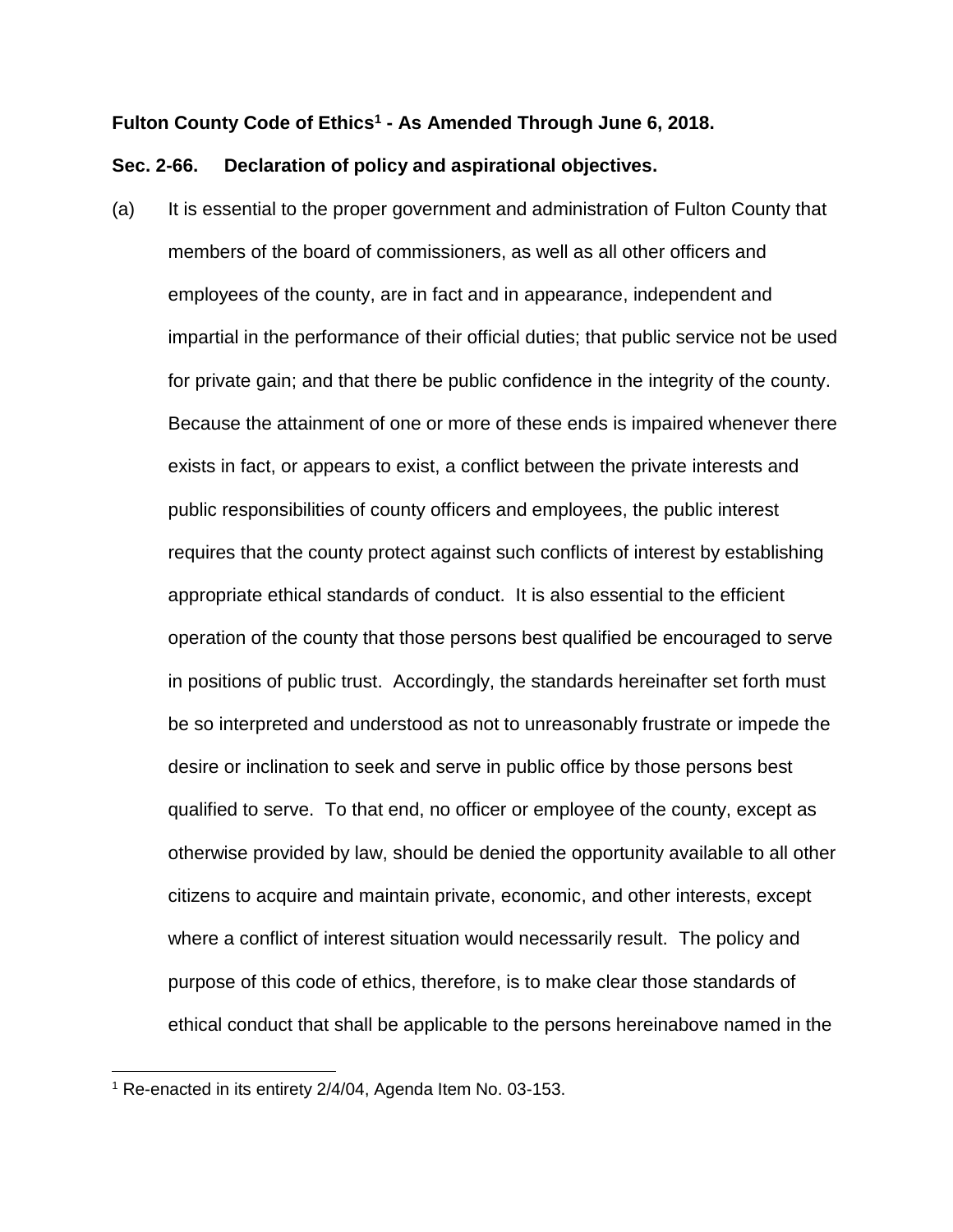discharge of their official duties; to implement the objective of protecting the integrity of the county's government; and to prescribe only such essential restrictions against conflicts of interest as will not impose unnecessary barriers against public service.

- (b) Officers and employees should aspire to avoid even the appearance of a conflict of interest by avoiding conduct or circumstances that would provide a reasonable basis for the impression that the officer's or employee's ability to protect the public interest or impartially perform an official act is compromised by his or her financial or personal interests in the matter or transaction. The appearance of a conflict of interest can exist even in the absence of an actual conflict of interest.
- (c) Officers and employees should aspire to avoid even the appearance of impropriety by avoiding conduct or circumstances that would provide a reasonable basis for the impression that a person can improperly influence or unduly enjoy the officer's or employee's favor in the performance of his or her official acts or actions. The appearance of impropriety can exist even in the absence of actual impropriety.

#### **Sec. 2-67. Definitions.**

(a) *Business* means any corporation, partnership, proprietorship, organization, selfemployed individual, and any other entity operated for economic gain, whether professional, industrial, or commercial, and other entities, which for purposes of federal income taxation are operated as non-profit organizations.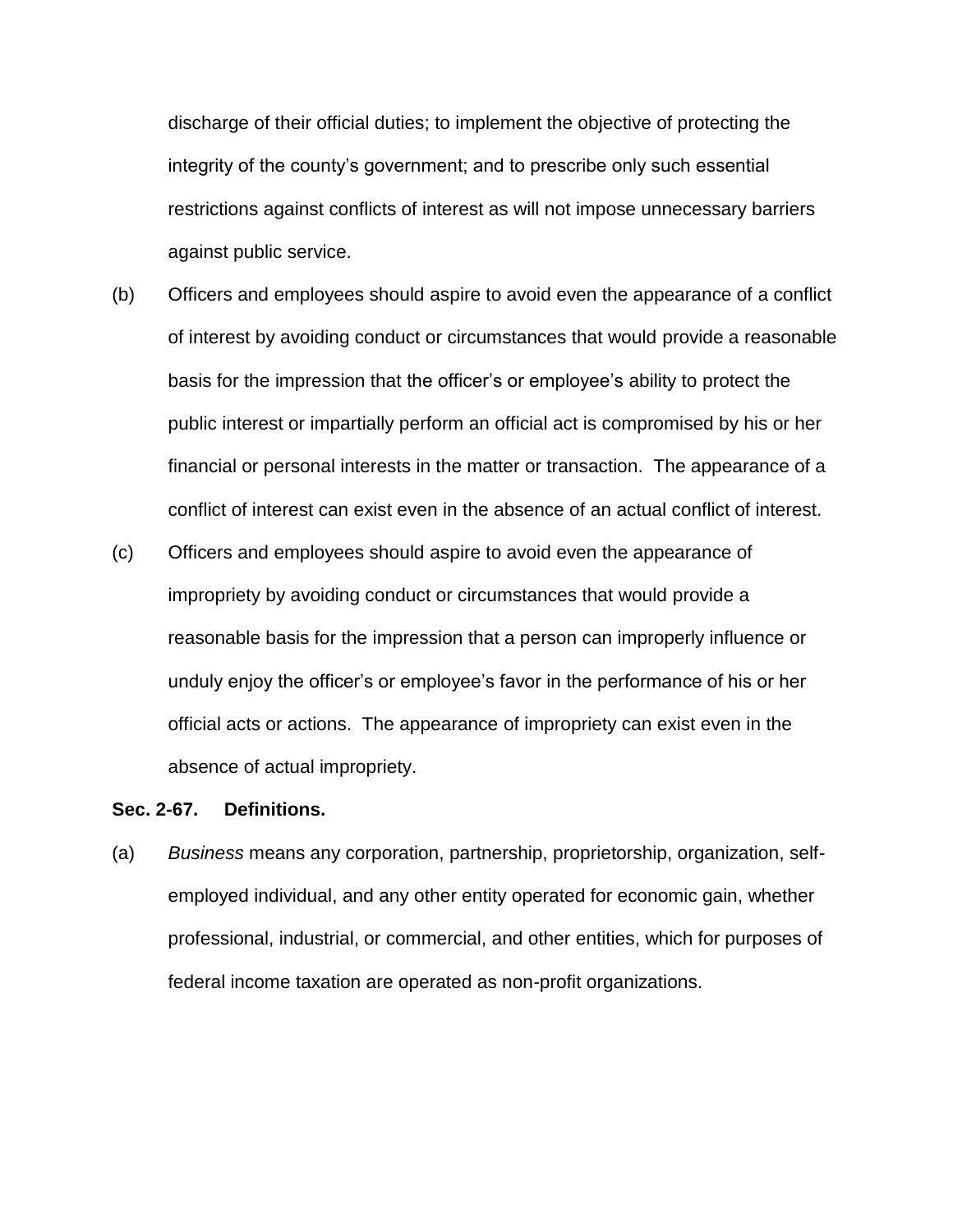- (b) *Confidential information* means information which has been obtained in the course of performing official duties as an officer or employee and has not been disclosed in a public proceeding or publication.
- (c) *Contract* means any written or otherwise established agreement, lease, claim, account, or demand against any person, to which the county is an actual or otherwise interested party.
- (d) *Financial interest* means any interest which shall, directly or indirectly, yield a monetary or other material benefit to the officer or employee, or to any person employing or retaining the services of the officer or employee, or to any member of the immediate family of the officer or employee.
- (e) *Gifts and favors* means anything of value given by or received from a prohibited source.

Exemption: Notwithstanding anything contained in this chapter, *Gifts and favors* shall not mean and include, and shall not be intended to prohibit, the donation, sale, lease, conveyance, or transfer of residential real property between and among any banking institution, charitable organization, or nonprofit business or entity and Fulton County police officers, firefighters or emergency medical technicians ("First Responders") participating in the Fulton County Homes for First Responders Program, a public-private initiative, pursuant to which such real property is donated, sold, leased, conveyed or transferred to and occupied by Fulton County First Responders. *(Amended 1/9/13, item no. 12-1150)*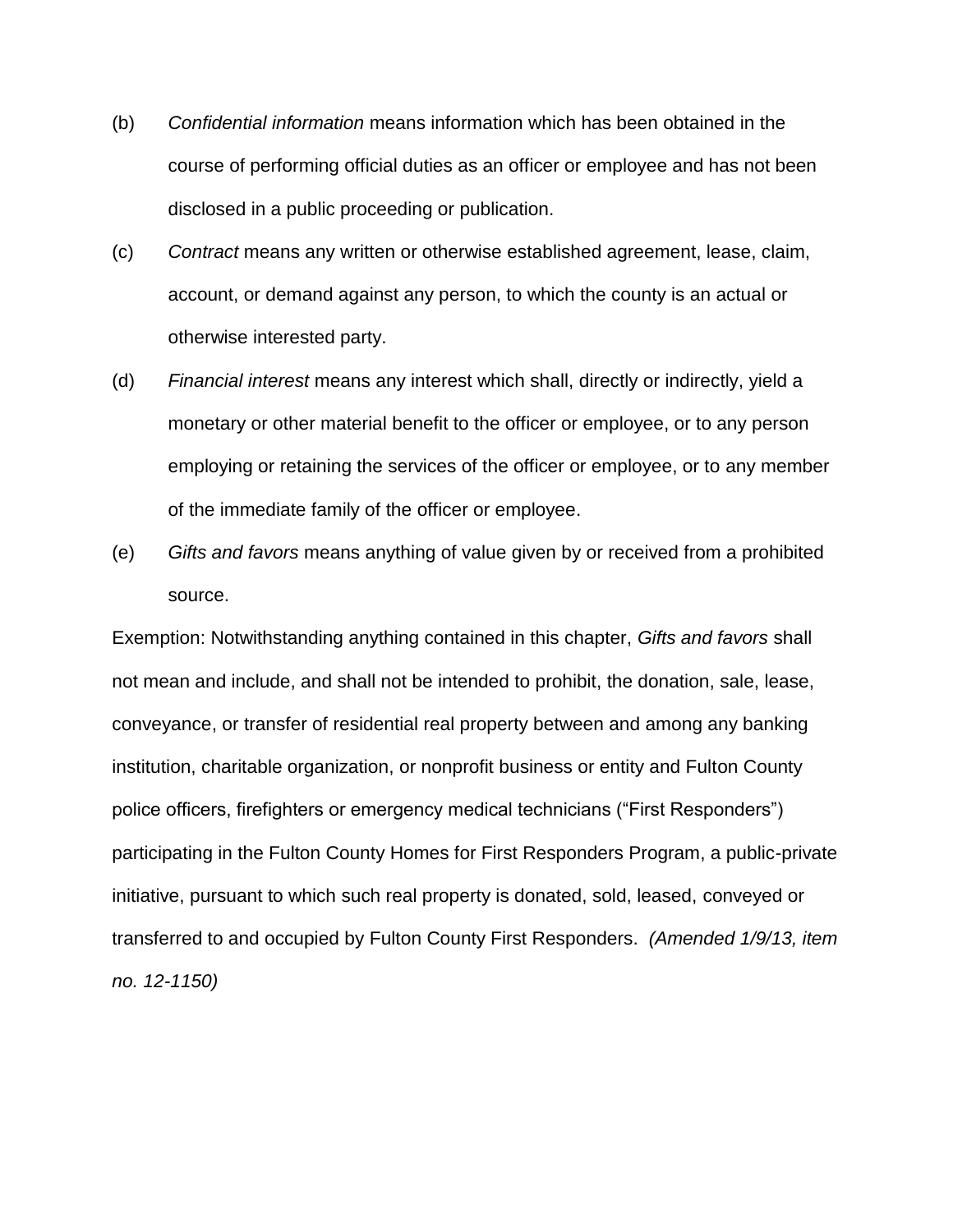- (f) *Immediate family* means an officer or employee and the spouse of an officer or employee, as well as the parents, children, brothers, and sisters of an officer or employee.
- (g) *Intent* means the state of mind in which a person seeks to accomplish a given result through a deliberate course of action. Intent is the design, resolve, or determination with which a person acts, and which can seldom be proved by direct evidence, but must usually be proved by circumstances from which intent may be inferred.
- (h) *Intent to influence* means to deliberately and willfully act in a manner chosen and designed to exert power over others, or to modify or affect the actions of others, even if in a gentle, subtle, or gradual fashion.
- (i) *Interest* means any financial interest or personal interest or any other direct or indirect pecuniary or material benefit held by or accruing to an officer or employee as a result of a contract or transaction which is or may be the subject of an official act or action by or with the county. Unless otherwise provided, the term "interest" does not include remote interests, such as those shared with a substantial segment of the county's population.
- (j) *Lobbyist* means (i) any natural person who, for compensation, either individually or as an employee of another person, undertakes to promote or oppose the passage, approval, or defeat of an ordinance or resolution by the board of commissioners; and (ii) any natural person who makes a total expenditure of more than \$250.00 in a calendar year to promote or oppose the passage, approval, or defeat of an ordinance or resolution by the board of commissioners,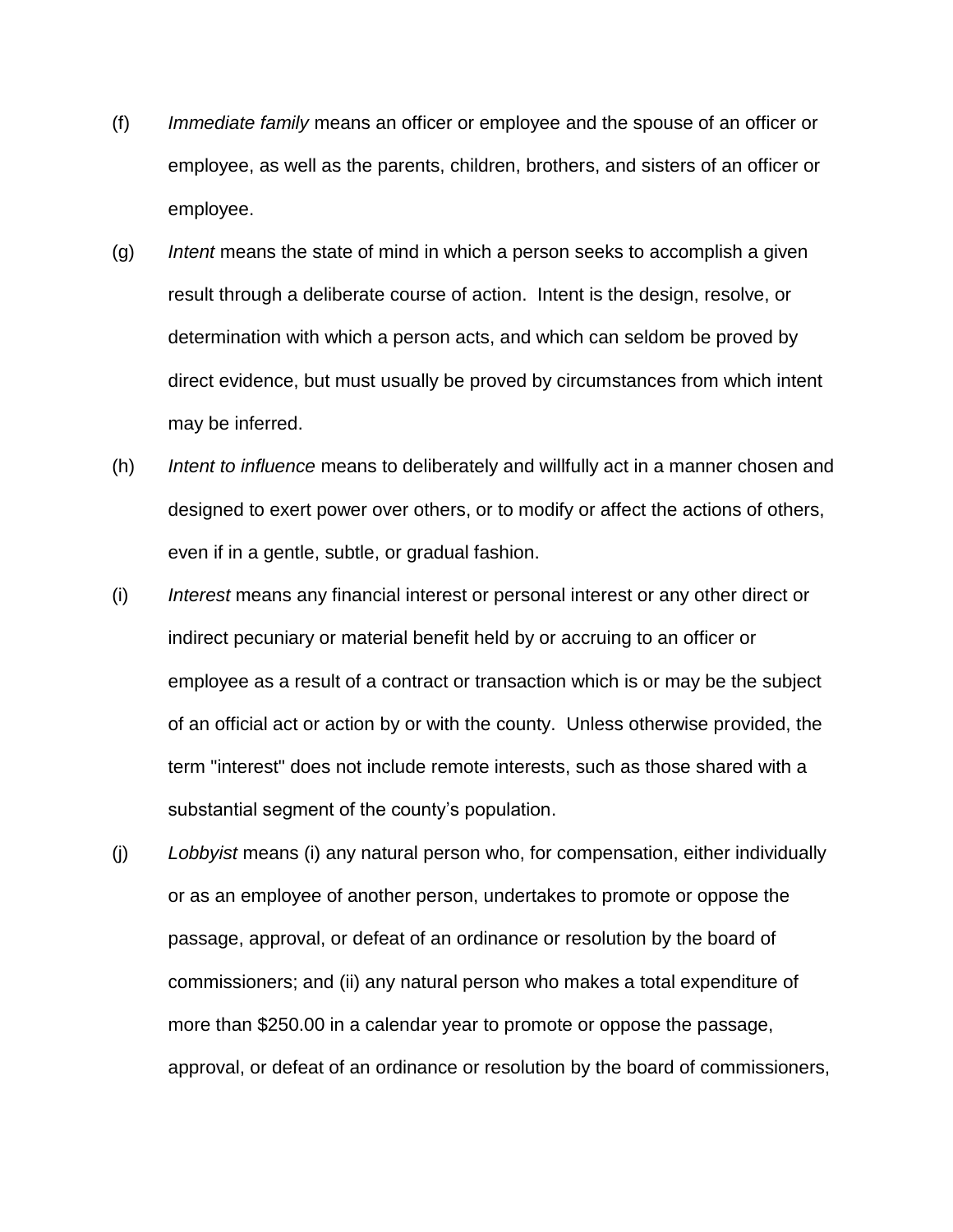but not including the person's own travel, food, and lodging expenses, or expenses for informational materials.

- (k) *Matter or transaction* means the subject of any official act by an officer or employee or any governing body of the county or any county agency.
- (l) *Officer or employee* means any elected officer of the county, any person appointed to a county board, commission, or agency by the board of commissioners, any person employed by the county, including contractual employees, and any person retained by the county or any agency of the county in a consulting capacity, who is exclusively obligated to the county for a period of ninety (90) or more days. This definition does not include members of advisory boards having no decision-making authority; provided, however, that county employees serving on the Advisory Committee of the Atlanta-Fulton County Water Resources Commission continue to be included within this definition while serving on that Advisory Committee. This definition includes retired former employees and other former employees of the county during any period in which they are later employed or retained by the county or any county agency. *(Amended 8/17/05, item no. 05-0975)*
- (m) *Official act* means any executive, legislative, administrative, appointive, ministerial, or discretionary act taken by the board of commissioners or the county manager, as well as any such act taken by any other officer or employee in the performance of his or her official duties.
- (n) *Paid* means the receipt of, or right to receive, a salary or a commission, percentage, brokerage, or contingent fee for services.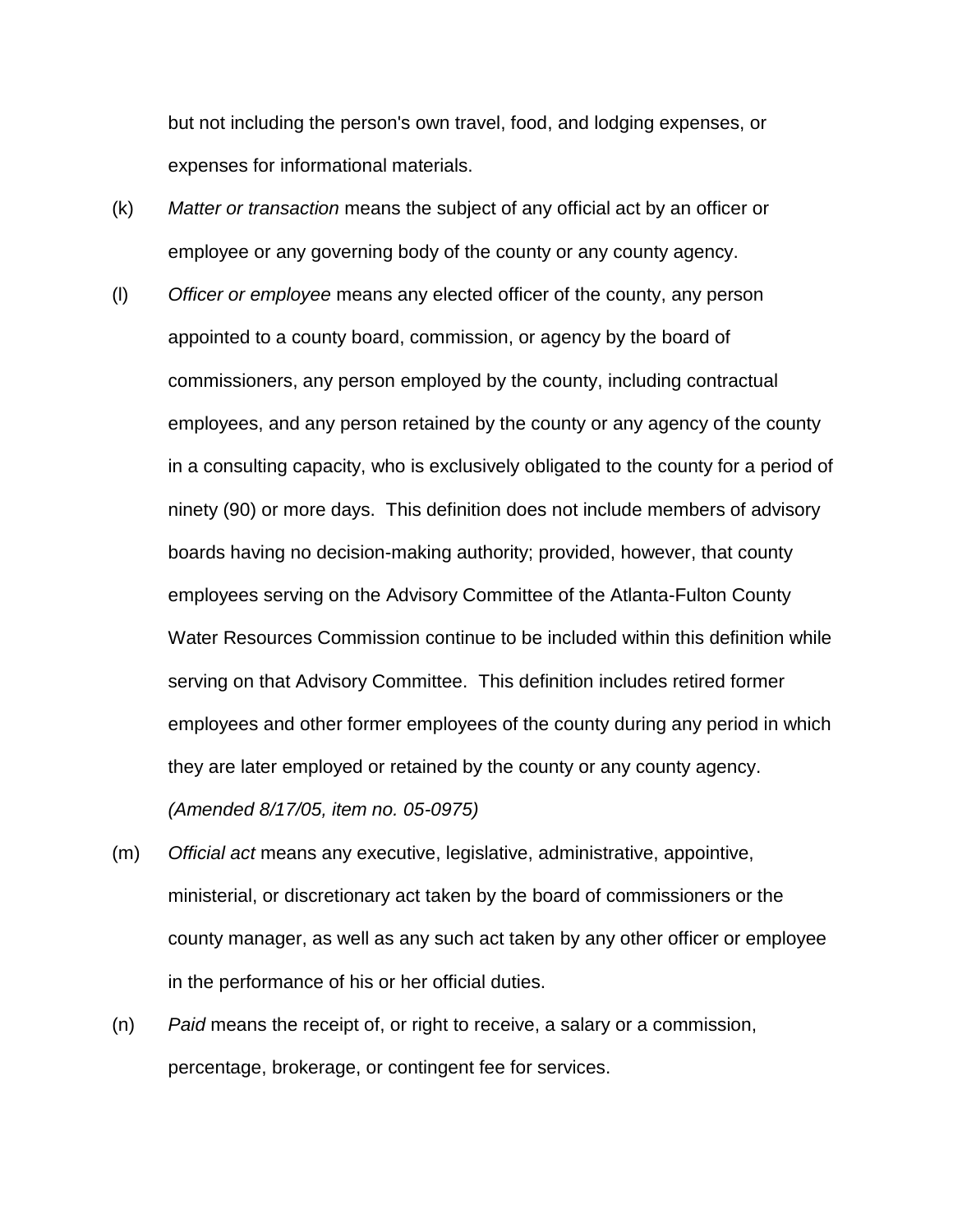- (o) *Participate* means to take part in any official act, actions, or proceedings personally, and to take part in such acts, actions, or proceedings as an officer or employee for the purpose of performing a duty, granting or denying approvals, rendering decisions, or failing to so act or perform such a duty.
- (p) *Participation in contracting* means, with respect to current officers and employees as well as former officers and employees during the time periods set forth in Section 2-77(b), to take part in or to attempt to or actually influence any official act, actions, or proceedings involving county contracts, including preparing, making recommendations for, influencing the content of, rendering advice regarding, or interpreting the meaning of county regulations and policies relevant to any part of contracts, purchasing specifications, or solicitations for bids or proposals. *(Amended 10/18/06, item no. 06-1102)*
- (q) *Person* means any individual, business, representative, fiduciary, trust, or association.
- (r) *Personal interest* means any interest arising from relationships between the officer or employee and members of his or her immediate family or from associations with any business, whether or not a financial interest is involved. For the purposes of this code of ethics, and without being limited thereto, an officer or employee shall be deemed to have an interest in matters and transactions involving:
	- (1) any person in his or her immediate family;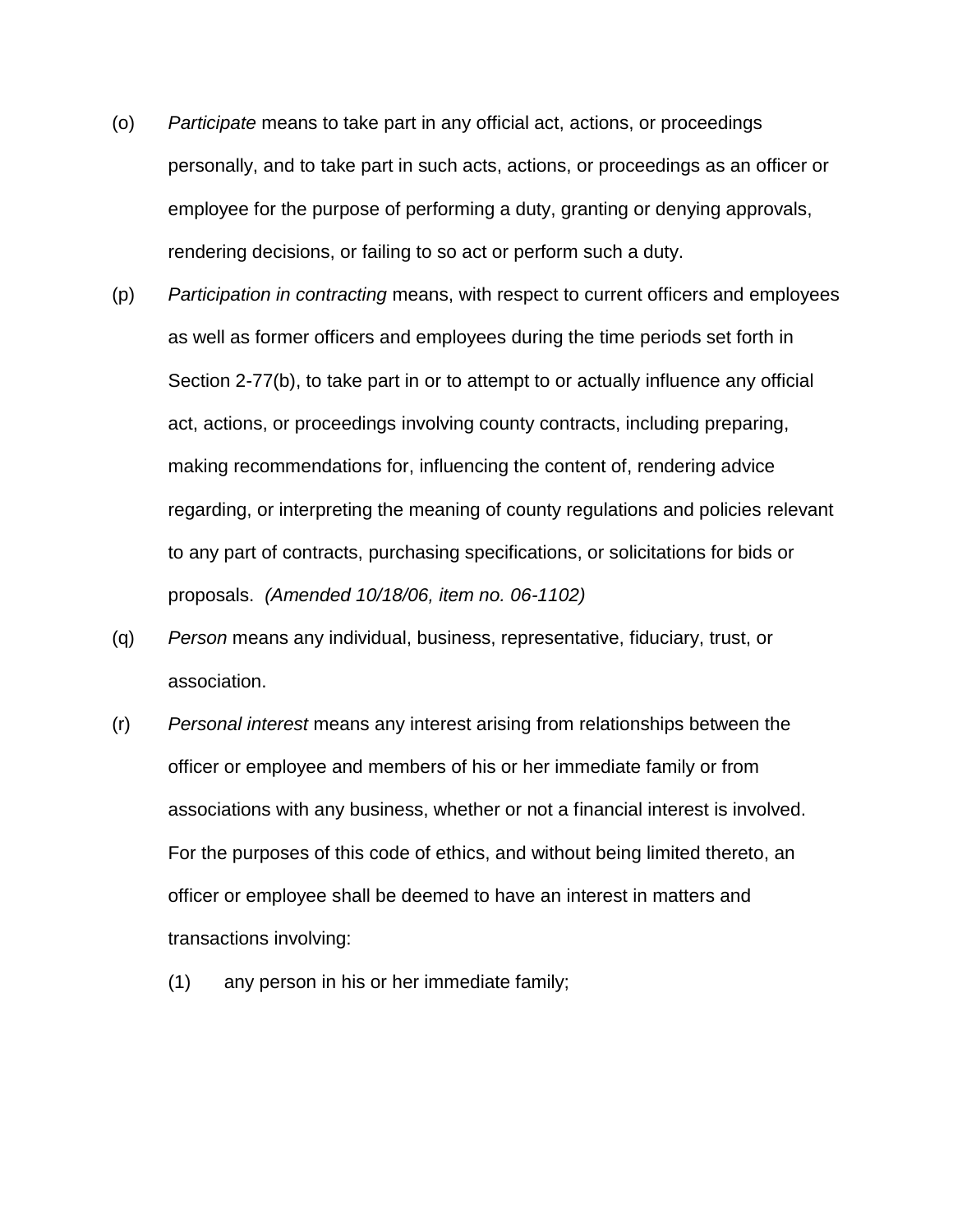- (2) any person with whom a contractual relationship (either written or implied) exists, whereby he or she may receive any payment or other benefit, including any agreement for employment; and
- (3) any business in which he or she is a director, officer, employee, prospective employee, or substantial shareholder.
- (s) *Prohibited source* means any person, business, or entity that the involved officer or employee knows or should know:
	- (1) is seeking official action from the county;
	- (2) is seeking to do or is doing business with the county;
	- (3) represents a person who is seeking official action from the county or who is seeking to do or is doing business with the county;
	- (4) has interests that may be affected by the performance or non-performance of official duties by the officer or employee; or
	- (5) is a registered lobbyist in accordance with state law.
- (t) *Reprimand* means an action taken by the board of ethics, which constitutes and transmits a public disapproval of the conduct of an officer or employee.

# **Sec. 2-68. Conflicts of interest generally / Impartiality.**

- (a) No officer or employee shall perform, or fail to perform, any official act or influence others to perform, or fail to perform, any official act, on a matter in which the officer or employee knows, or reasonably should know, they have an interest that may be affected.
- (b) No officer or employee shall state or specifically imply that any person can improperly influence him or her in the performance of any official acts or actions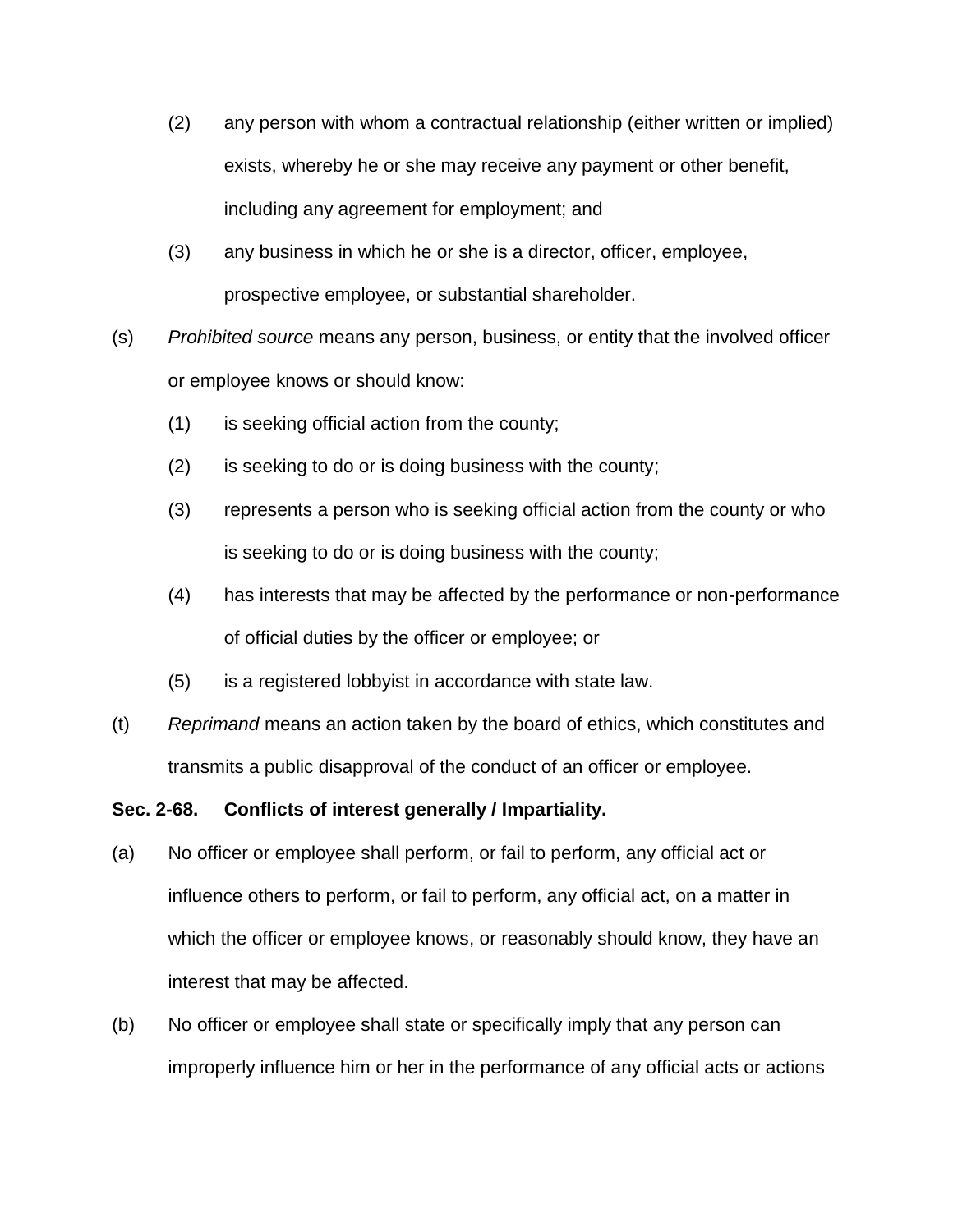or that the officer or employee is able to improperly influence the official acts or actions of other county officers or employees.

(c) No officer or employee shall, by virtue of his or her position with the county, except as necessary in the performance of his or her official duties, directly or indirectly influence or attempt to influence the decision of any other officer or employee who must act to further any county procurement, policy, contract, matter, or transaction.

#### **Sec. 2-69. Gifts and favors / Honoraria.**

- (a) No officer or employee shall directly or indirectly solicit, request, exact, receive, or agree to receive a gift, loan, favor, promise, or thing of value, in any form whatsoever, for himself, herself, or another person, from any prohibited source.
- (b) No officer or employee shall directly or indirectly solicit, request, exact, receive or agree to receive an honorarium, which, for purposes of this section, means a payment of money or anything of value for any service, including, but not limited to, appearances, speeches, or articles, if the subject matter of the appearance, speech, or article relates to the official duties of the officer or employee and such payment or other thing of value is given to the officer or employee because of his or her status with the county.
- (c) This section shall not apply in the case of:
	- (1) a nonpecuniary gift, ticket, or other thing of value, the value of which is \$100.00 or less;
	- (2) an award publicly presented in recognition of public service;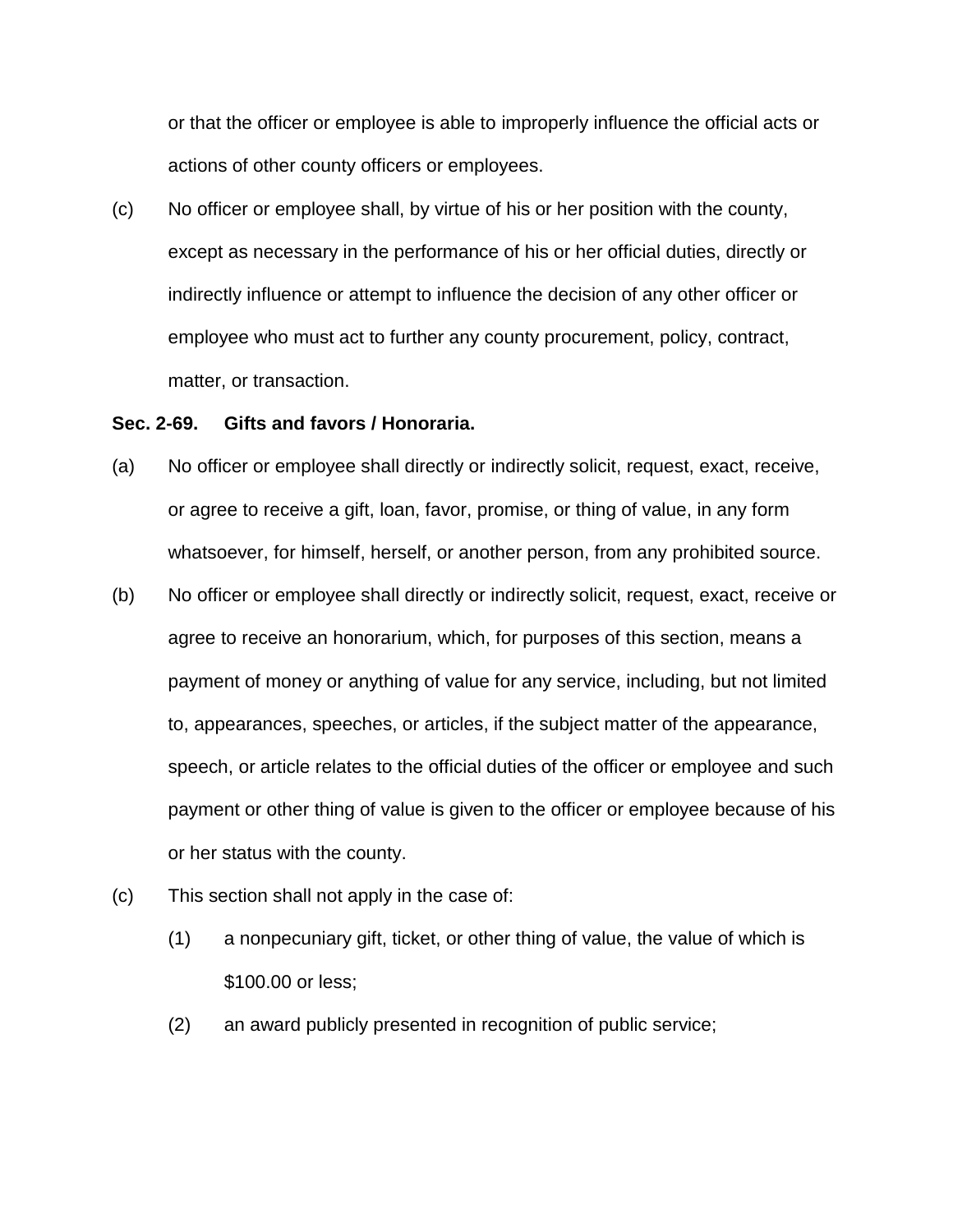- (3) a commercially reasonable loan made in the ordinary course of business by an institution authorized by law to engage in the making of such a loan;
- (4) a ticket or pass of admission, or a discount on such ticket or pass of admission to a price below its face value, given to an officer or employee by a member of his or her immediate family, or given by a business, other than a public agency, in which the officer or employee or a member of his or her immediate family serves as an officer, director, stockholder, creditor, trustee, partner, or employee; and
- (5) a ticket or pass of admission to any recreational, entertainment, or sporting event, or a discount on such ticket or pass of admission to a price below its face value, if the officer or employee at issue is performing an official duty at the event. For purposes of this subsection, an official duty shall include any appearance, meeting, discussion, greeting, or introduction, the substantial purpose of which is related to the performance of an official act.

# **Sec. 2-70. Campaign contributions.**

This code of ethics shall not apply to campaign contributions made or received in compliance with the laws of the State of Georgia.

# **Sec. 2-71. Confidential information.**

(a) No officer or employee shall disclose, except as required by law, or otherwise use confidential information acquired by virtue of his or her position with the county to advance his or her interests or the interests of any other person, where such disclosure or use would conflict with the best interests of the county.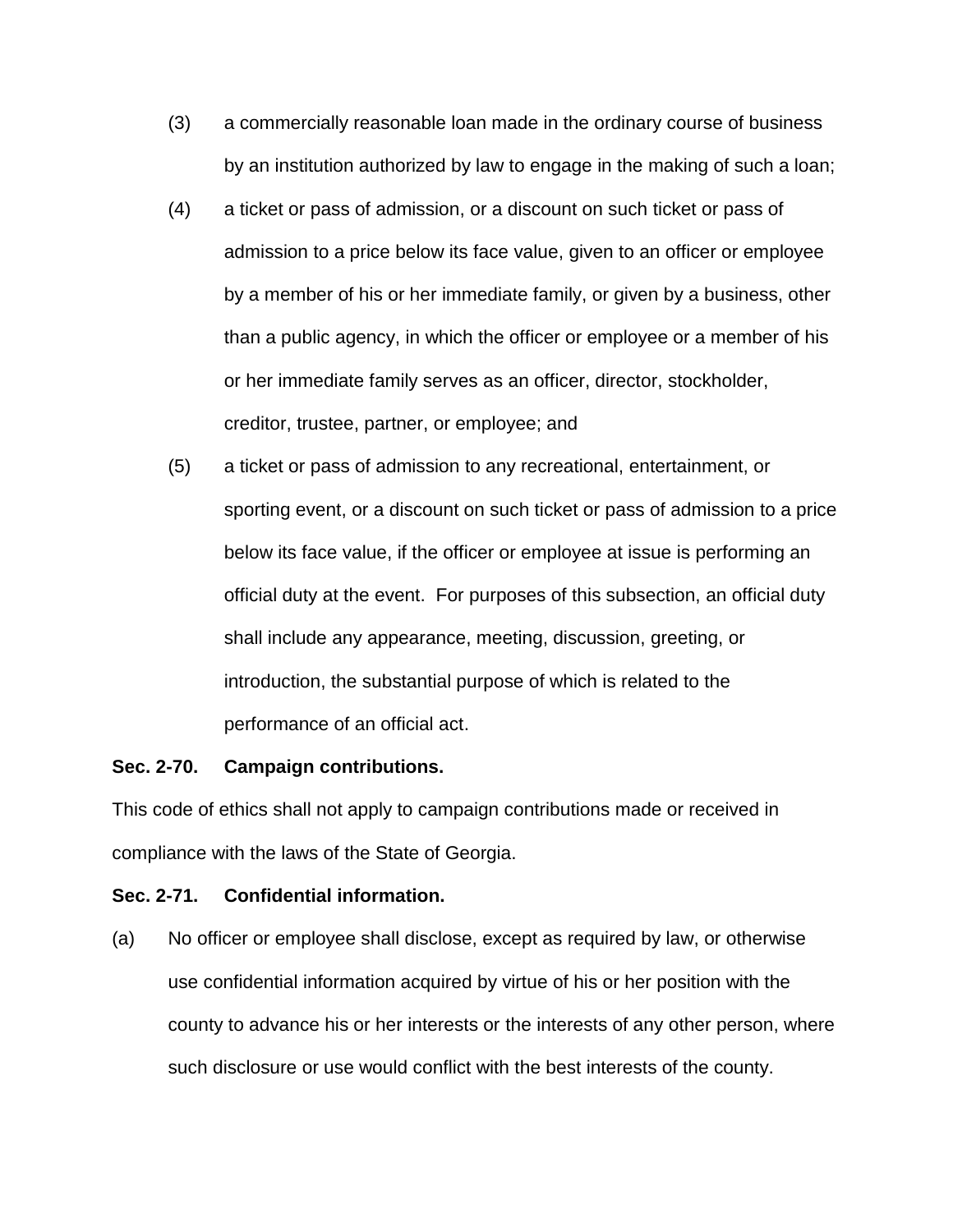(b) Without limiting the scope of subsection (a), no officer or employee shall disclose any information acquired during any session of the board of commissioners that is closed to the public pursuant to the provisions of the Georgia Open Meetings Act, unless such disclosure is specifically authorized by vote of the board of commissioners. *(Added 10/7/09, item no. 09-1043)*

## **Sec. 2-72. Representation.**

- (a) Except in the regular discharge of their official duties, no officer or employee shall appear on his or her own behalf, or represent, or appear on behalf of any person, whether paid or unpaid, before any court or before any individual, legislative, administrative, or quasijudicial board, body, agency, commission, or committee appointed by the county manager, board of commissioners, or other county official, concerning any contract, matter, or transaction which is or may be the subject of an official act by the county, its officers, or its employees, or otherwise use or attempt to use his or her official position to secure unwarranted privileges or exemptions for himself, herself, or other persons; provided, however, that this subsection shall not prohibit an officer or employee from appearing on his or her own behalf, concerning any contract, matter, or transaction, unless such officer or employee knows or reasonably should know that the contract, matter, or transaction is under his or her official responsibility as an officer or employee.
- (b) No officer or employee shall represent any person, business, or entity whose interests are in conflict with the interests of the county in any action, proceeding, or litigation in which the county or agency of the county is a party or complainant.

#### **Sec. 2-73. Nepotism.**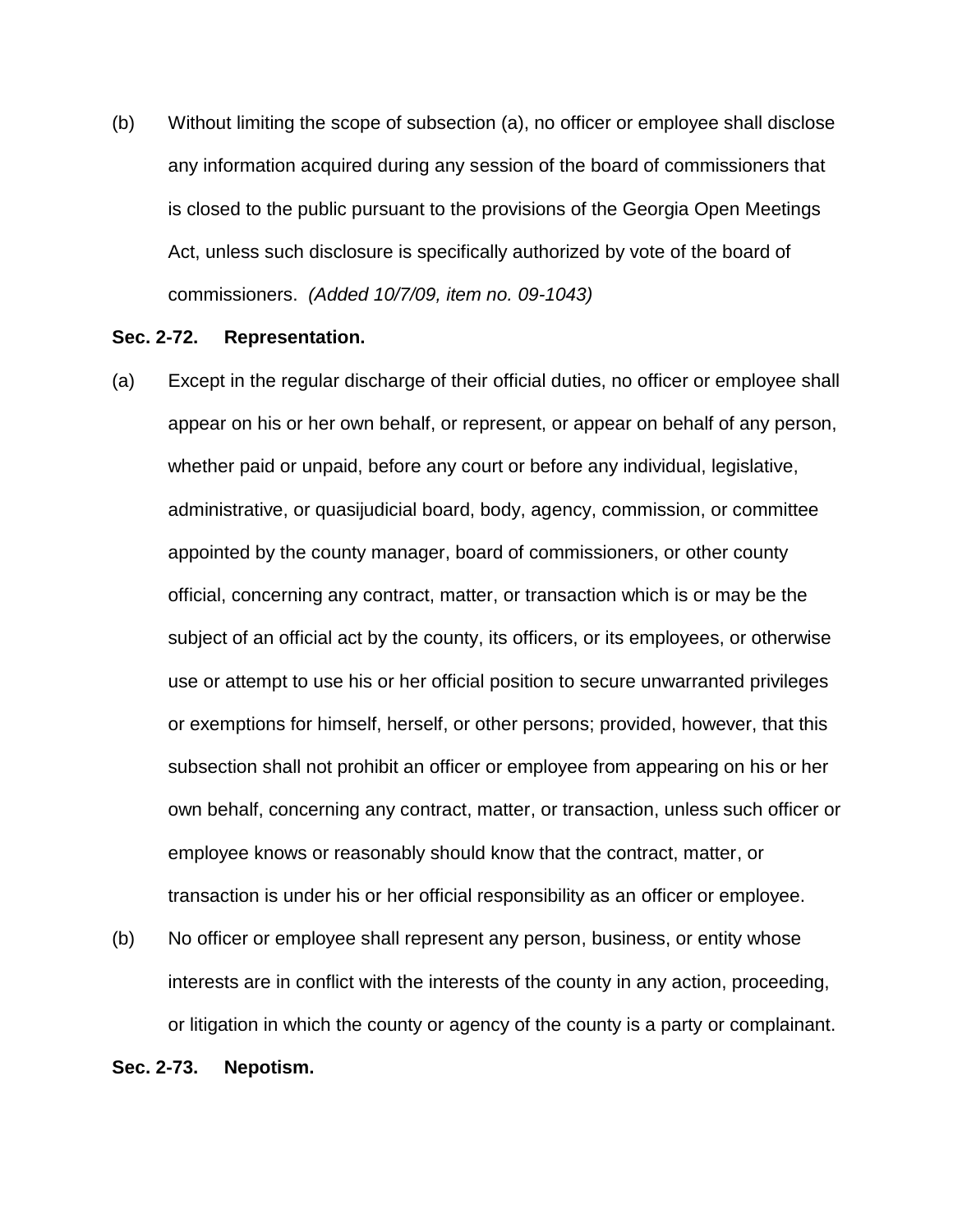- (a) No officer or employee shall advocate for or cause, directly or indirectly, the hiring, advancement, promotion, or transfer of a member of his or her immediate family to any office or position with the county or a county agency.
- (b) No officer or employee having authority to appoint or recommend for appointment members of any county board, commission, or authority shall appoint or recommend for appointment a member of his or her immediate family.

### **Sec. 2-74. Abstention and disclosure of interest.**

An officer or employee who has an interest in a contract, matter, or transaction that he or she has reason to believe will be affected by his or her official acts or actions, or by the official acts or actions of the county, shall abstain from participating in such official acts or actions and shall not vote for or against, discuss, decide, or otherwise participate in the county's consideration of the contract, matter, or transaction, or otherwise attempt to or actually influence the vote, discussion, or decision of the county regarding the contract, matter, or transaction. In addition, the officer or employee shall disclose publicly the nature of such interest prior to any determination of the contract, matter, or transaction.

## **Sec. 2-75. Incompatible interests and employment.**

(a) No officer or employee shall invest or hold any investment, directly or indirectly, in any financial, business, commercial, or other private contract, matter, or transaction, which creates a conflict with and adversely affects the performance of official duties by the officer or employee to the detriment of the county.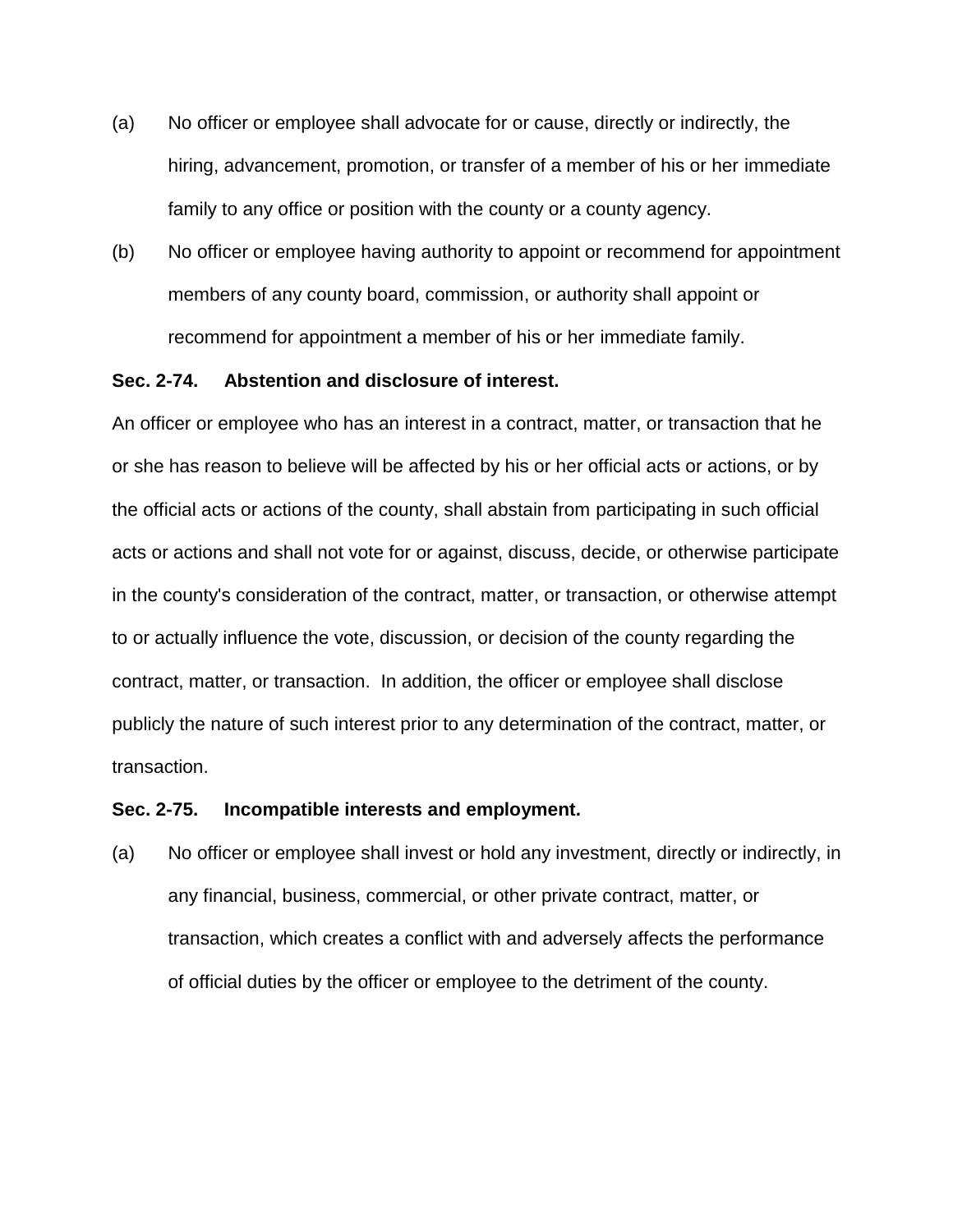- (b) No officer or employee shall own stock in any business doing business with the county. This section is not intended to apply where the officer or employee owns less than ten percent (10%) of any company or publicly traded stock.
- (c) No officer or employee shall solicit, request, or accept employment by, or agree to otherwise provide services to, any person or business when such employment or the providing of such services is adverse to or incompatible with the proper discharge of official duties by the officer or employee.
- (d) An officer or employee may serve as an unpaid director of, or volunteer for, a notfor-profit or charitable business or organization that receives or solicits grant funding from the county or a county agency, as long as that officer or employee is not involved in the grant selection process. *(Added 3/16/04, item no. 05-0294)*

#### **Sec. 2-76. Contracts involving officers and employees.**

- (a) The county shall not enter into any contract involving services or property with an officer or employee, or with a person or business in which an officer or employee has an interest. This section shall not apply in the case of:
	- (1) contracts for goods or services with an officer or employee, or member of the immediate family of an officer or employee, or a business that employs an officer or employee, or member of the immediate family of an officer or employee, where (i) the contract is competitively procured; and (ii) the officer or employee does not participate in any aspect of the procurement or performance of the contract; *(Amended 8/4/04, item no. 04-0796)*
	- (2) the designation of a bank or trust company as a depository for county funds;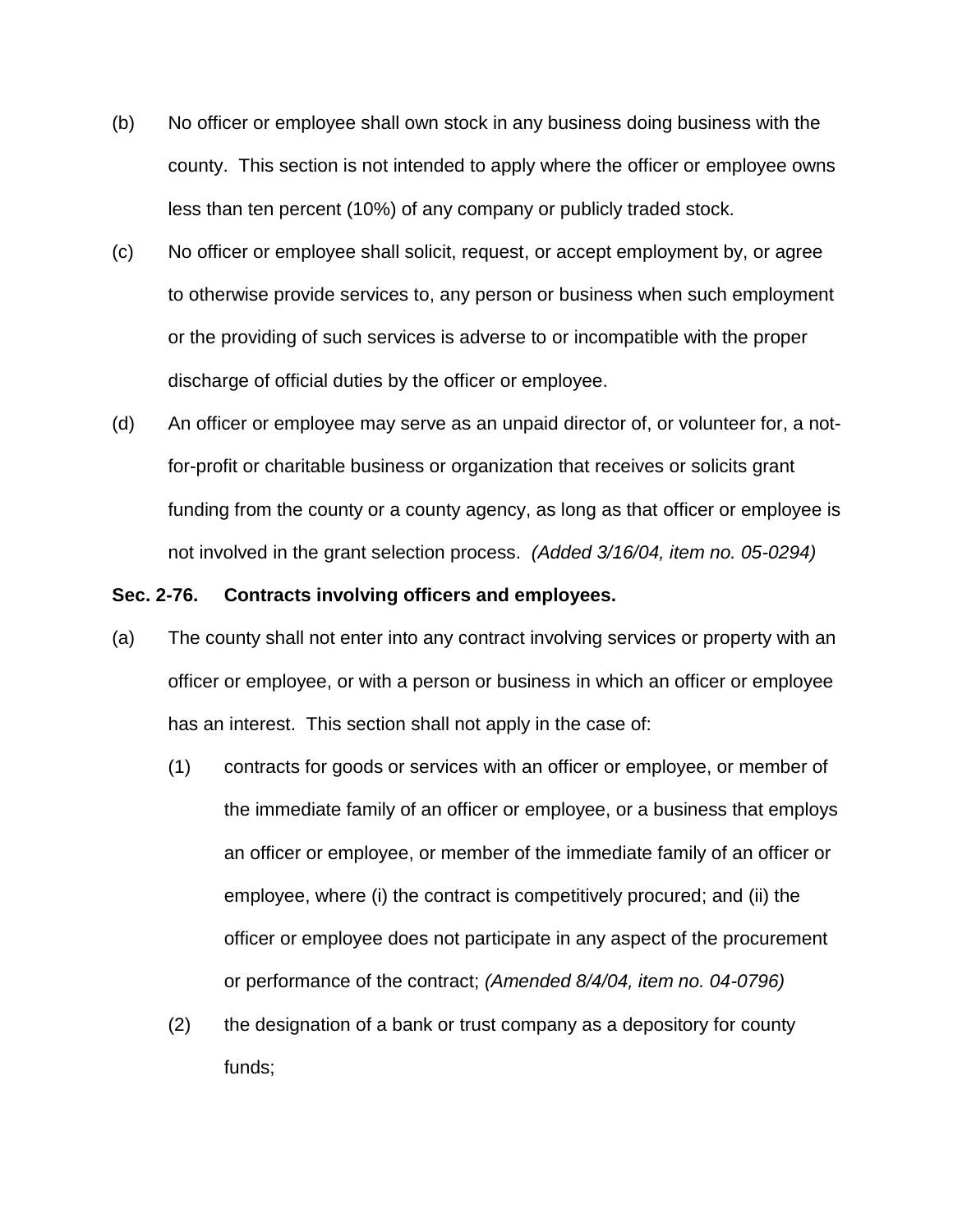- (3) the borrowing of funds from any bank or lending institution which offers the lowest available rate of interest for such loan;
- (4) contracts for goods or services entered into with a business which is the only available source of such goods or services; and
- (5) contracts entered into under circumstances which constitute an emergency situation, provided that a record explaining the emergency is prepared by the county manager and submitted to the board of ethics at its next regular meeting.
- (b) No officer or employee shall participate in any contract involving the county if he or she knows or should have known that an interest in the contract is possessed by such officer or employee, one or more members of his or her immediate family, or any business, other than a public agency, in which he or she or a member of his or her immediate family serves as an officer, director, stockholder, creditor, trustee, partner, or employee.

#### **Sec. 2-77. Unemployed officers and employees.**

(a) No officer or employee shall, after the termination of his or her employment with the county, participate in any contract with the county, in a managerial, entrepreneurial, or consulting capacity. For the purposes of this section, "consulting" shall include, but not be limited to, advising any person doing business with the county or seeking to do business with the county (whether as a prime contractor or subcontractor) regarding the meaning and application of county rules and regulations, the administration of which were a part of the official responsibility of the officer or employee before termination of his or her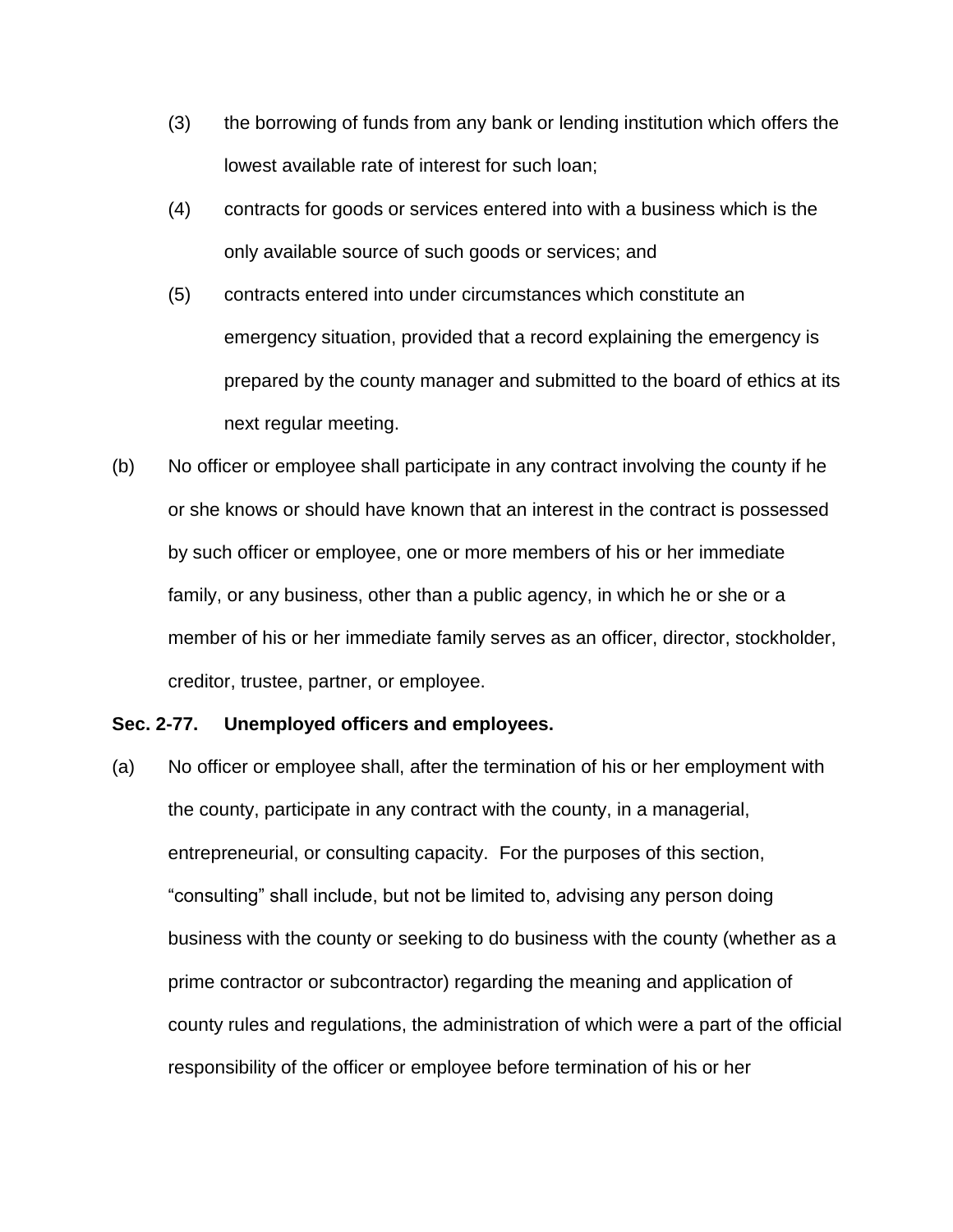employment. In addition, no officer or employee shall, after termination of his or her employment with the county, knowingly make, with the intent to influence, any communication to or appearance before any department, board, or other authority of the county in connection with a particular matter:

- (1) in which the county has a direct and substantial interest; and
- (2) in which such person knows or reasonably should know was under his or her official responsibility as such officer or employee before the termination of his or her employment with the county. *(Amended 10/18/06, item no. 06-1102)*
- (b) The restrictions set forth in this section shall be in effect for a period of one year after the termination of the officer's or employee's employment with the county; provided, however, with respect to former members of the board of commissioners, the restrictions shall be in effect for a period of two years after leaving office; provided, further, that in the case of any former member of the board of commissioners who is convicted of a felony criminal offense in connection with the solicitation or award of a county contract, the restrictions shall be in effect for a period of seven years, beginning at the time of the conviction, except that in cases where a period of imprisonment is ordered, the seven years shall begin at the completion of the period of imprisonment.

# **Sec. 2-78. Compliance with applicable laws.**

No officer or employee shall engage in any activity or transaction that is prohibited by any law, now existing or hereafter enacted, which is applicable to him or her by virtue of his or her office or position. When any provision of this code of ethics shall conflict with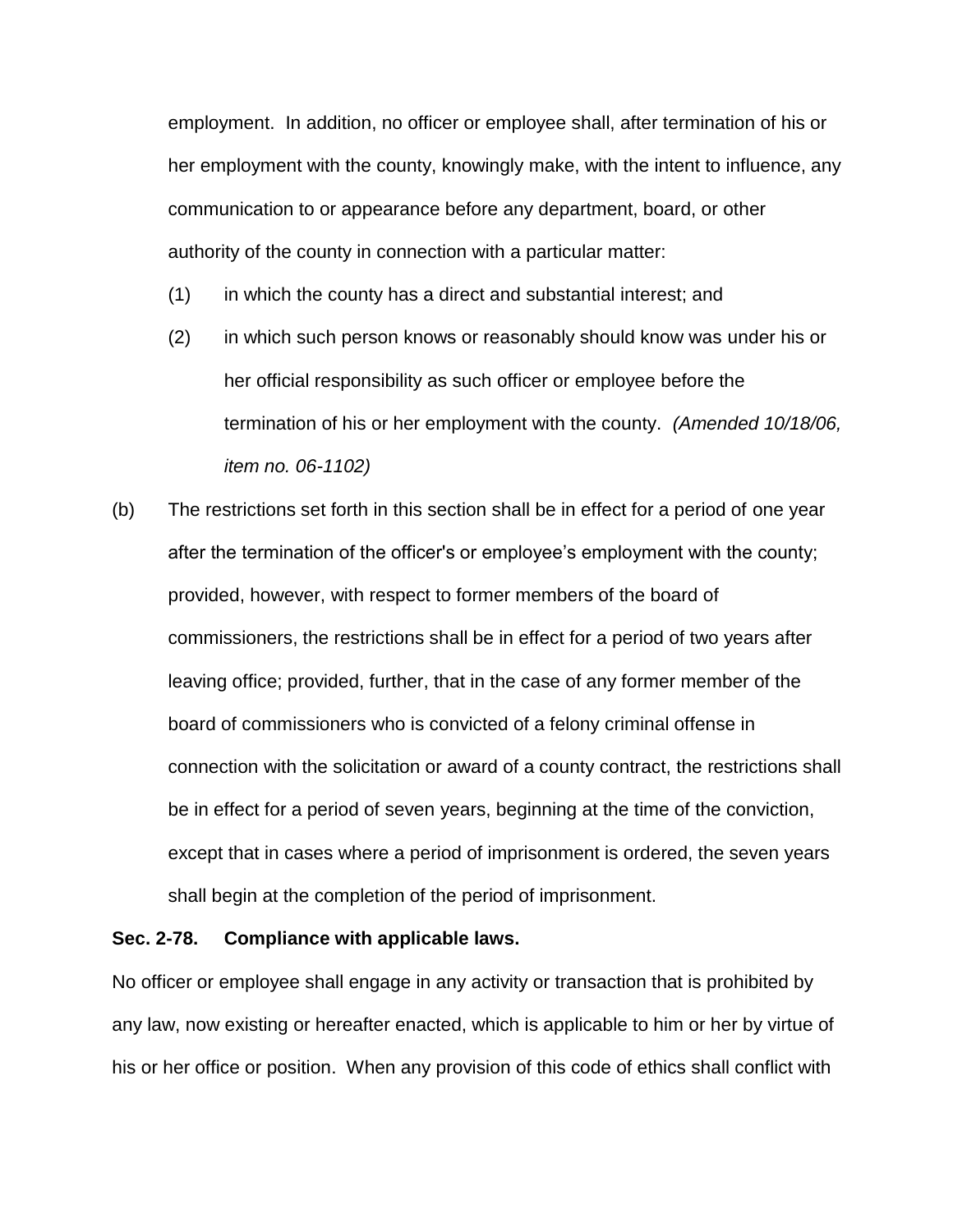the laws of Georgia or the United States, such laws shall apply. If any section of this code of ethics shall be declared by any court to be invalid, the remaining sections shall remain applicable.

# **Sec. 2-79. Disclosure of income and financial interests.** *(Amended 8/4/04, item no. 04-0796)*

- (a) On or before April 15 of each calendar year, each of the following individuals shall file an income and financial disclosure report with the clerk to the commission, which report shall cover the preceding calendar year:
	- (1) all elected officials of Fulton County, as well as judges of the juvenile and magistrate courts;
	- (2) county manager;
	- (3) deputy county managers;
	- (4) all department heads, including the county attorney and the clerk to the commission, as well as all division heads reporting to the county manager, and the deputy director of zoning;
	- (5) members of the board of tax assessors and all property appraisers;
	- (6) members of the community zoning board;
	- (7) members of the board of zoning appeals; and
	- (8) members of the board of ethics.
- (b) Each such report shall identify the source of each of the following, received or accrued during the preceding calendar year, by each person required to file such report and such person's spouse, if any:
	- (1) any income for services rendered of \$1,000.00 or more;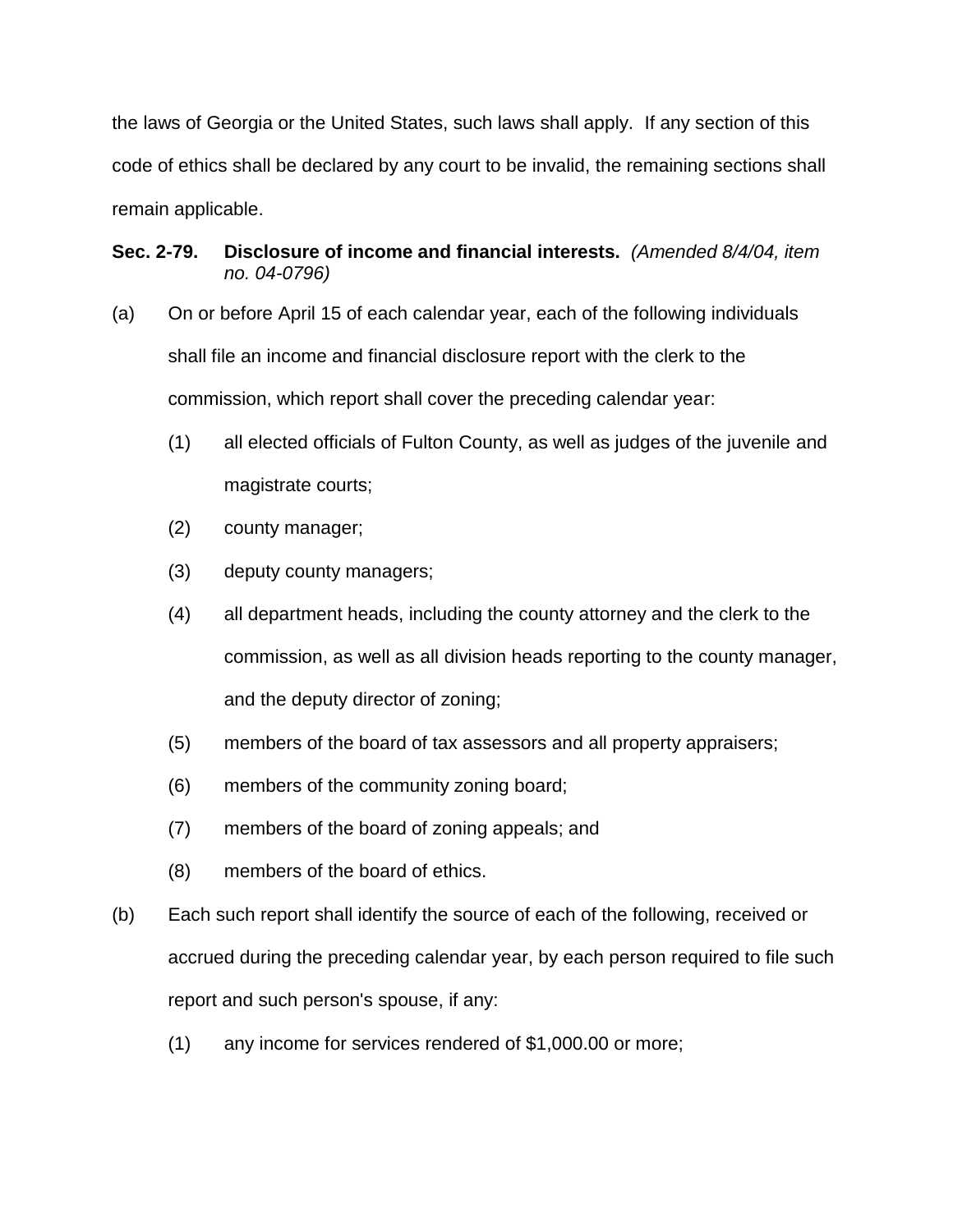- (2) any honorarium from a single source in the aggregate amount of \$500.00 or more, except as otherwise reported under applicable state law;
- (3) any gift(s) or favor(s) from a single prohibited source in the aggregate value or amount of \$100.00 or more; and
- (4) any dividend income of \$1,000.00 or more.
- (c) Each such report shall also contain:
	- (1) the name, address, and general description of any professional organization in which the person reporting is an officer, director, partner, proprietor, or employee, or serves in any advisory capacity, from which income of \$1,000.00 or more was received;
	- (2) the name and address of every business in which the person reporting owns 10% or more of such business's then outstanding stock;
	- (3) the address and tax parcel ID number of all real property in which the person reporting has an ownership interest valued at 5% or more of the property's then assessed value; and
	- (4) the source, date, and amount of any reimbursement of expenses to the person reporting in the amount of \$1,000.00 or more.

# **Sec. 2-80. Board of ethics / Creation / Duties.**

- (a) *Creation*. There is hereby created a body to be known as the Fulton County board of ethics.
- (b) *Membership*. The board of ethics shall consist of the following seven (7) members, who shall have been residents of Fulton County for not less than three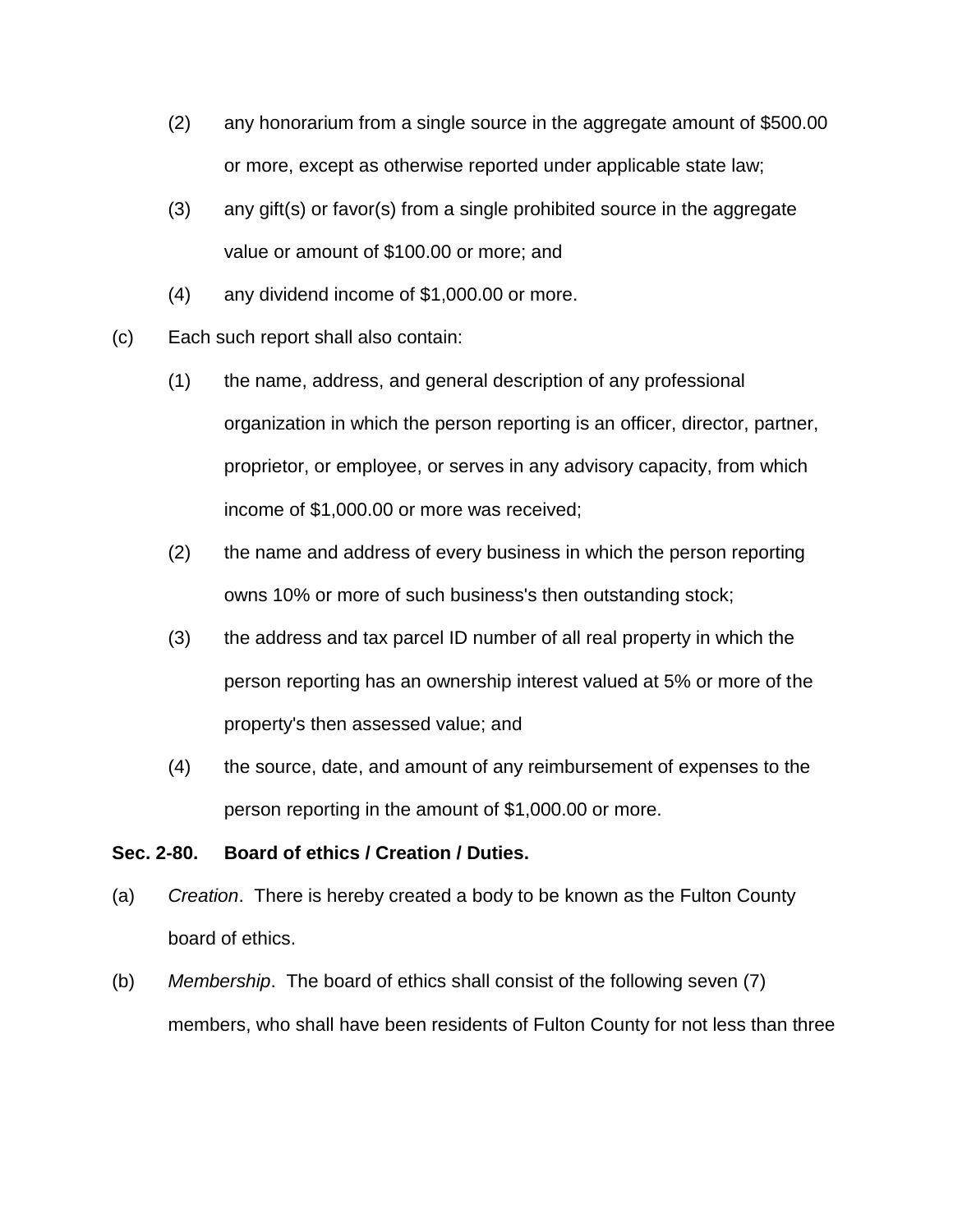years preceding their selection. The members for positions (1) through (6) shall be subject to final appointment by the Board of Commissioners:

- (1) One member to be nominated by the president of the Atlanta Bar Association from among the Association's membership;
- (2) One member to be nominated by the president of the Gate City Bar Association from among the Association's membership;
- (3) One member to be nominated by the president of the North Fulton Chamber of Commerce from among the Chamber's membership;
- (4) One member to be nominated by the president of the Atlanta Business League from the membership of the Atlanta Business League;
- (5) One member to be nominated by the president of the Atlanta Airport Chamber of Commerce from among the Chamber's membership;
- (6) One member to be nominated by the personnel board of the county from its membership; and
- (7) One member to be nominated and appointed by the board of commissioners.

In the event an organization with nominating power under subparagraphs (1) through (6), above, fails to submit a nomination following resignation or expiration of the term of its respective nominee, the Clerk to the Commission shall send notice to the organization requesting the name of a nominee. If no such nominee is provided within thirty (30) days of the notice, the board of commissioners may proceed to nominate and appoint a new member of its own choosing to the relevant position on the board of ethics.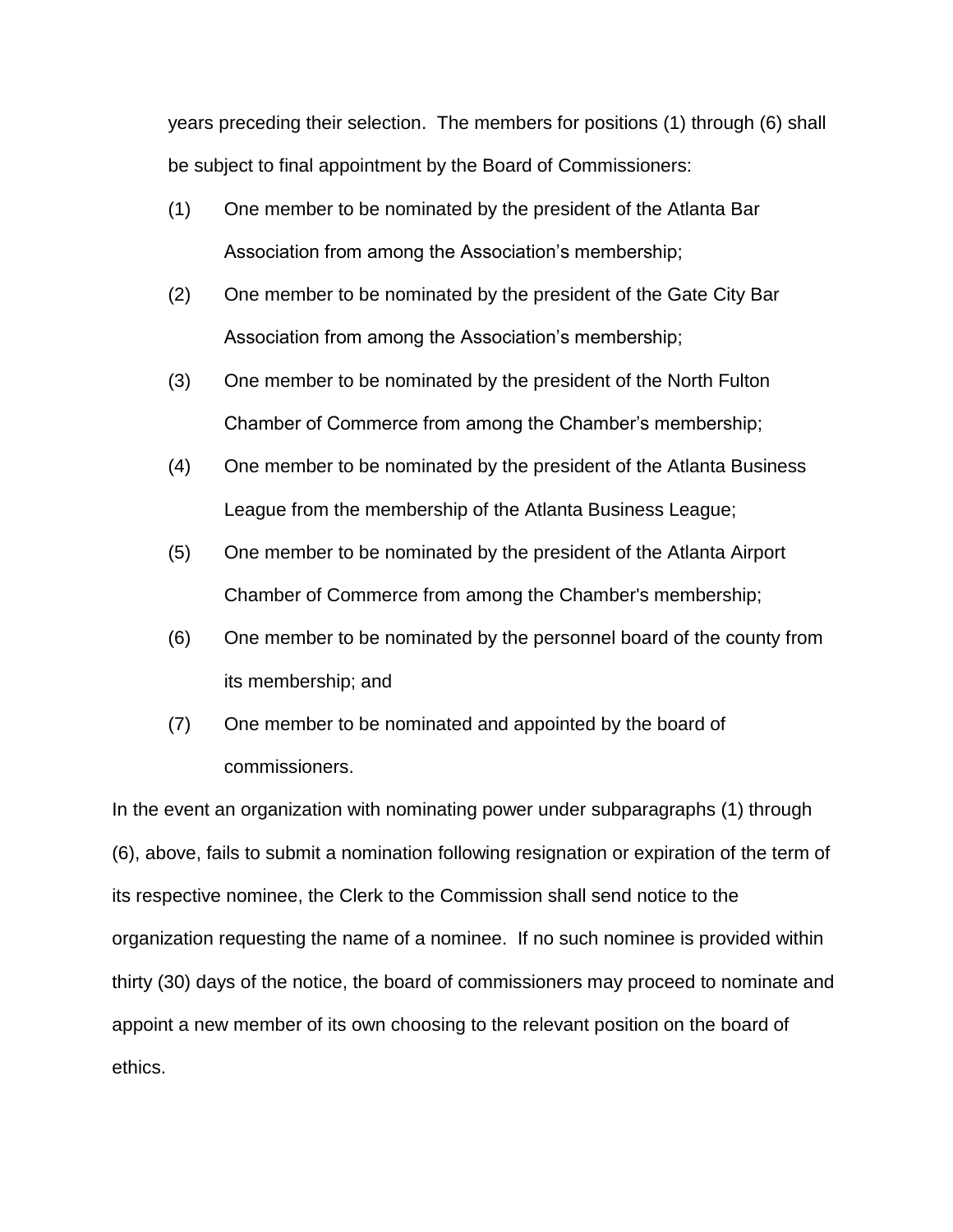- (c) *Chair*. At the first meeting of the board of ethics in each calendar year, the board shall select, from among its members, a chair who shall serve as chair for the remainder of the calendar year and until a successor is chosen pursuant to this subsection.
- (d) *Compensation, organization, and meetings*. Members of the board of ethics shall be paid a per diem in the amount of \$150.00. The board of ethics shall meet no less than is required to conduct the business of the board, which in no event shall be less than once each calendar quarter. All meetings of the board of ethics shall be held at the Fulton County Government Center.
- (e) *Term of office*. The members first selected pursuant to subsections (b)(1) and (2), above, shall serve an initial term of one year from the date of their selection. The terms of office of the members first selected pursuant to subsections (b)(3) and (4), above, shall expire one year after the expiration of the terms of office of the persons selected pursuant to subsections (b)(1) and (b)(2), above. The terms of office of the members first selected pursuant to subsections (b)(5), (b)(6) and (b)(7), above, shall expire two years after the expiration of the terms of office of the persons selected pursuant to subsections (b)(1) and (b)(2), above. Each member selected after the initial terms of office have expired shall serve a term of three years or until his or her successor is appointed. A member shall cease to serve upon the termination of his or her membership in the organization from which he or she was selected.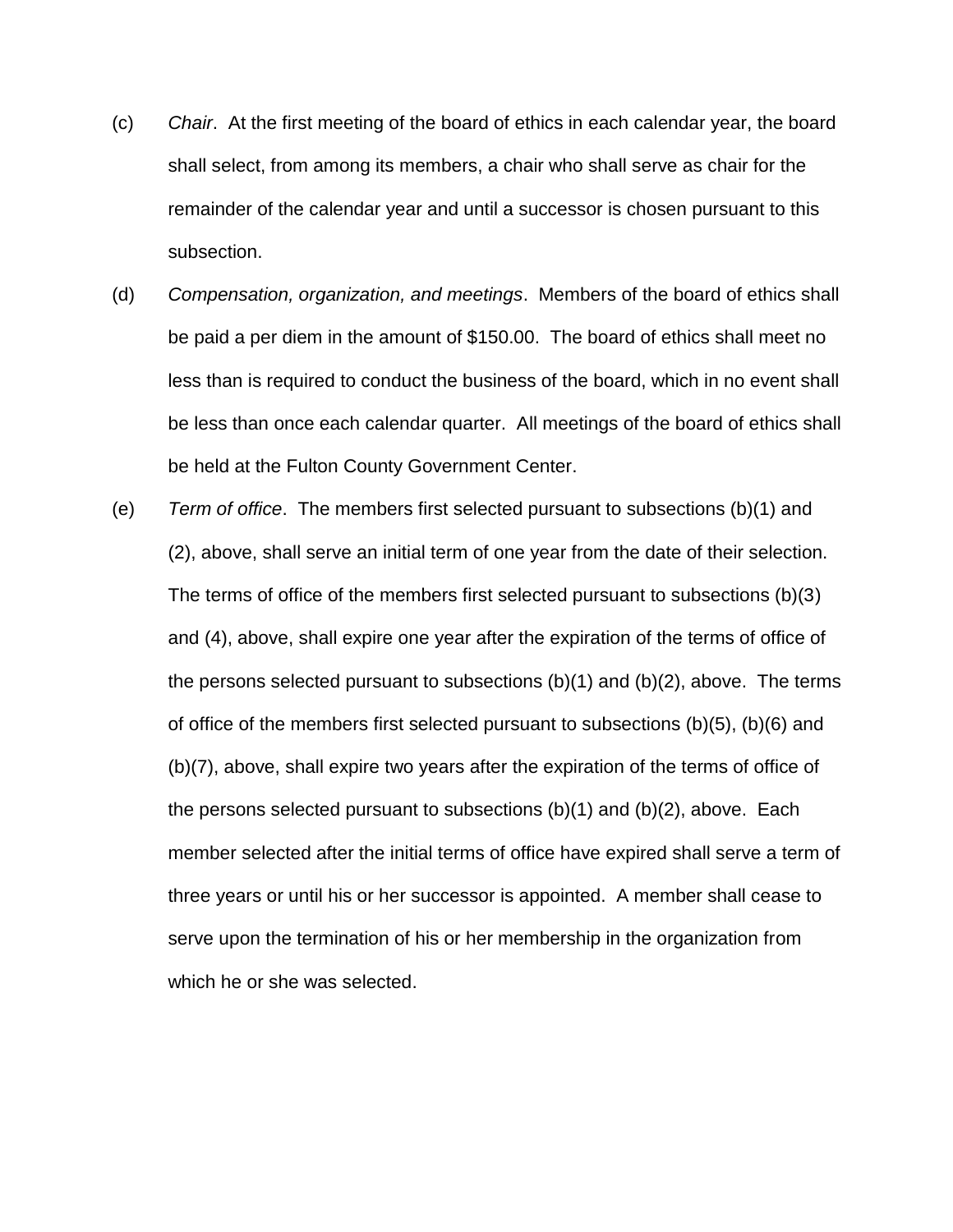- (f) *Background Checks*. Members shall be subject to investigation sufficient to confirm their educational and employment histories and any history of criminal convictions.
- (g) *Vacancies*. Any vacancy on the board of ethics occurring before the end of the term of the departing member shall be filled in the same manner as the original selection for the remainder of the regular term.
- (h) *Political Activities*. Members of the board of ethics, during their term of office, are prohibited from making contributions to the political campaigns of any candidate for a county office.
- (i) *Duties*. The duties of the board of ethics shall be:
	- (1) to establish procedures, rules, and regulations for its internal organization and the conduct of its affairs, consistent with the provisions of this code of ethics;
	- (2) to render advisory opinions, not more than sixty (60) days after receiving a request to do so, with respect to the interpretation and application of this code of ethics, to any officer or employee who requests such an advisory opinion as to whether a particular course of conduct would constitute a violation of the standards imposed herein, which requests shall be in writing. In any subsequent complaint concerning the same officer or employee and same conduct which is the subject of an advisory opinion rendered by the board of ethics, the board of ethics shall be bound to follow the advisory opinion, unless it is established that material facts were omitted or misstated in the request for same;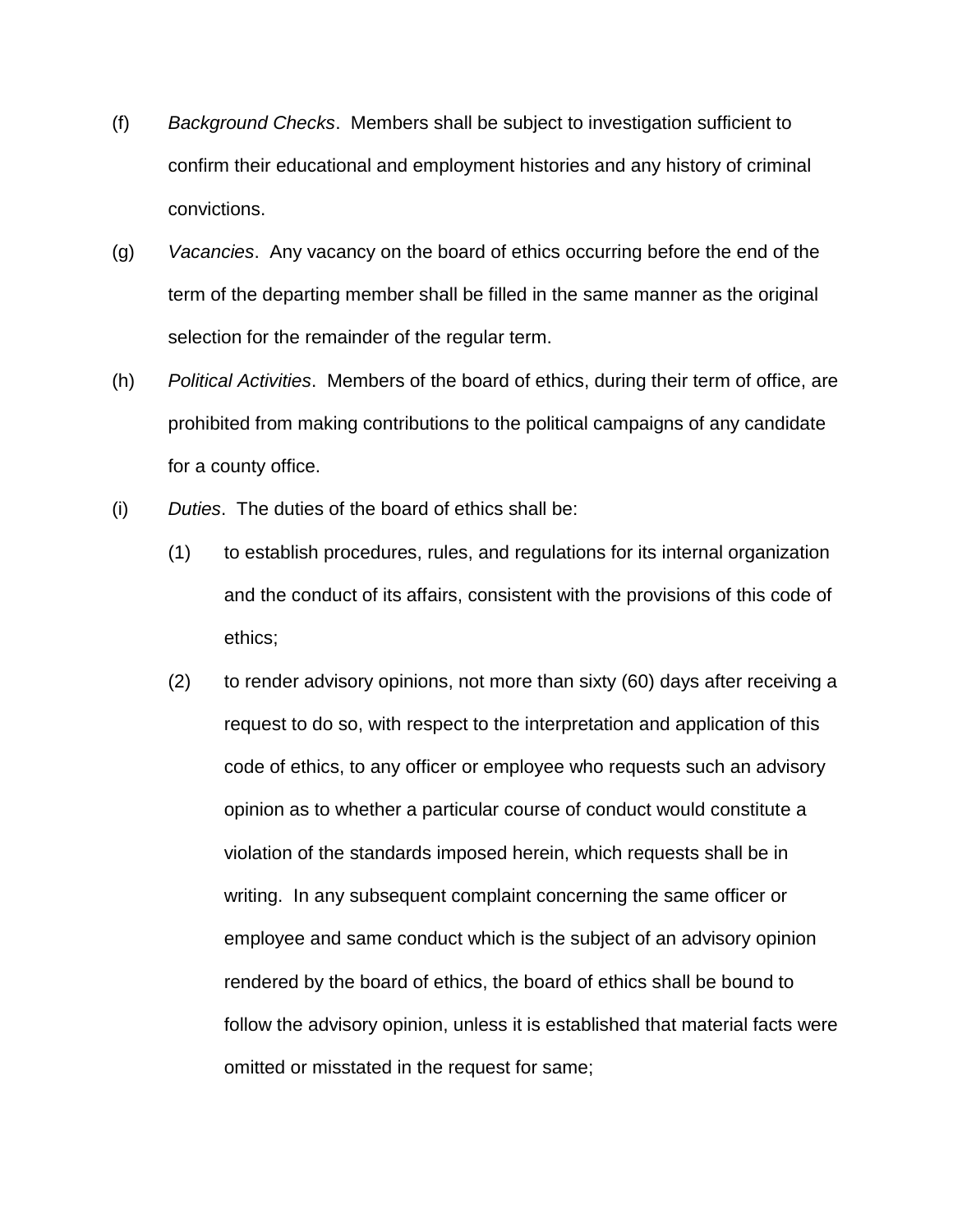- (3) to conduct its proceedings in meetings open to the public;
- (4) to prescribe forms necessary to carry out any function prescribed by this code of ethics;
- (5) to make available to the public information disclosed pursuant to this code of ethics;
- (6) to receive, hear, investigate, and make findings concerning complaints of violations of this code of ethics, and to hold hearings in connection therewith as the board or ethics may deem necessary; and
- (7) to recommend to the board of commissioners revisions of this code of ethics.
- (j) Neither the board of commissioners nor any officer or employee shall engage in any conduct designed to interfere with or improperly influence the members of the board of ethics in the performance of their duties under this code of ethics.

# **Sec. 2-81. Hearings and procedures.**

- (a) Any person may initiate a complaint of a violation of this code of ethics by submitting to the secretary to the board of ethics, a written, sworn complaint under penalty of perjury, upon a form prescribed by the board of ethics.
- (b) The board of ethics may also initiate an investigation on its own initiative.
- (c) Within five (5) business days following the filing of a complaint, the subject of the complaint shall be notified of the existence and nature of the complaint.
- (d) The board of ethics shall, within sixty (60) days following the filing of a complaint or initiation of an investigation on its own initiative, conduct a preliminary hearing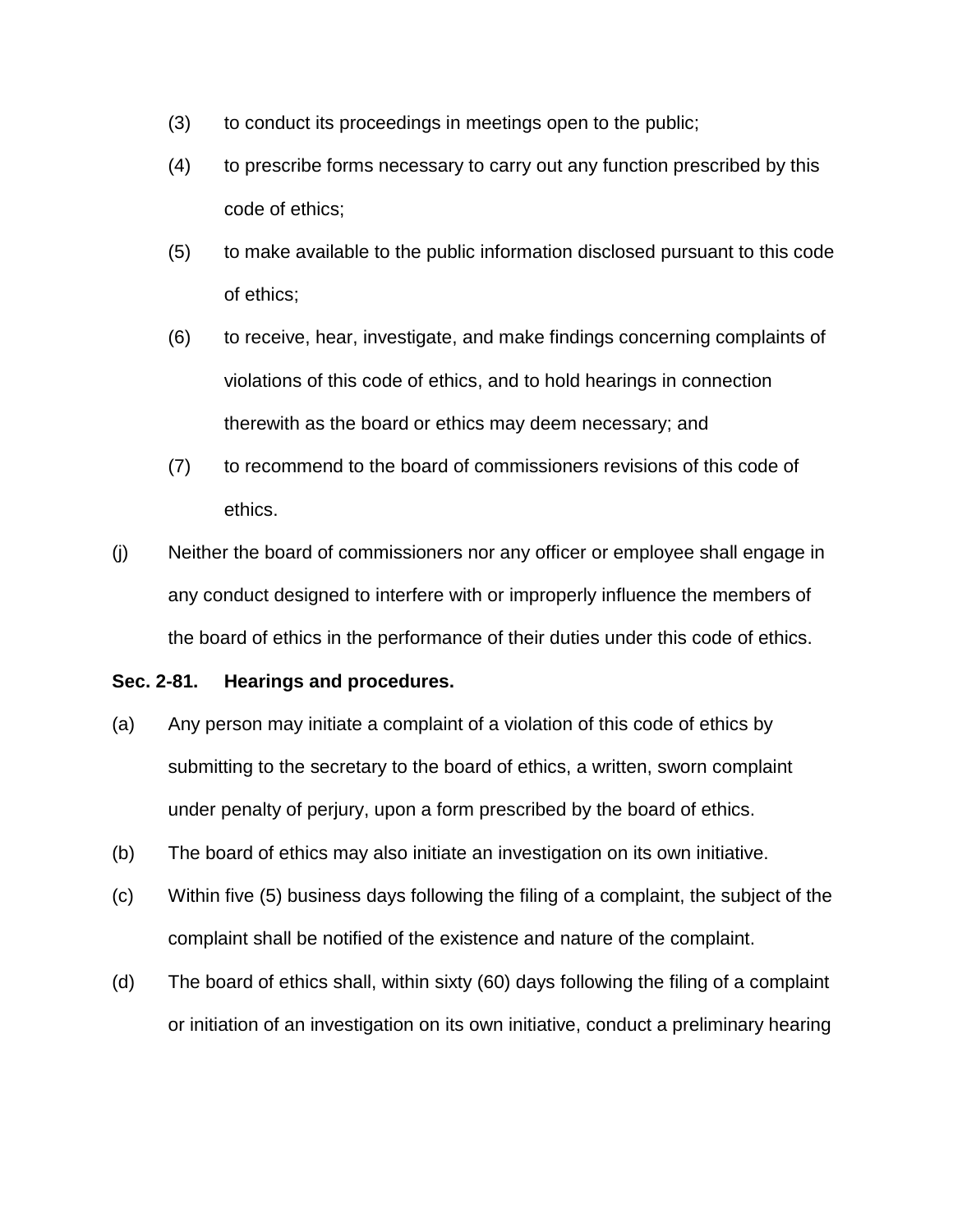to determine whether specific, substantial evidence exists to support a reasonable belief that there has been a violation of this code of ethics.

- (e) If the board of ethics determines by majority vote at the preliminary hearing that specific, substantial evidence exists to support a reasonable belief that there has been a violation of this code as to any claim in a complaint or subject matter of an investigation it has initiated, the involved parties shall be so advised in writing and the board of ethics shall schedule a formal hearing to further consider those claims or subjects for which such a determination has been made. The board of ethics shall notify all involved parties in writing of the time and place of the formal hearing, which hearing shall not be held sooner than ten (10) days following notice of same.
- (f) If at least one-half of the voting members of the board of ethics conclude at the preliminary hearing that specific, substantial evidence does not exist to support a reasonable belief that there has been a violation of this code as to any claim in a complaint or subject matter of an investigation it has initiated, those claims shall be dismissed or the investigation terminated and the parties will be so advised in writing.
- (g) Formal hearings shall be public, and all parties shall have the opportunity to be heard, to summon witnesses, and to present evidence. Persons alleged to have violated this code of ethics shall have the right to be represented by counsel at their own expense.
- (h) The board of ethics shall have the power to compel the attendance of witnesses and the production of records by subpoena, and to take testimony under oath.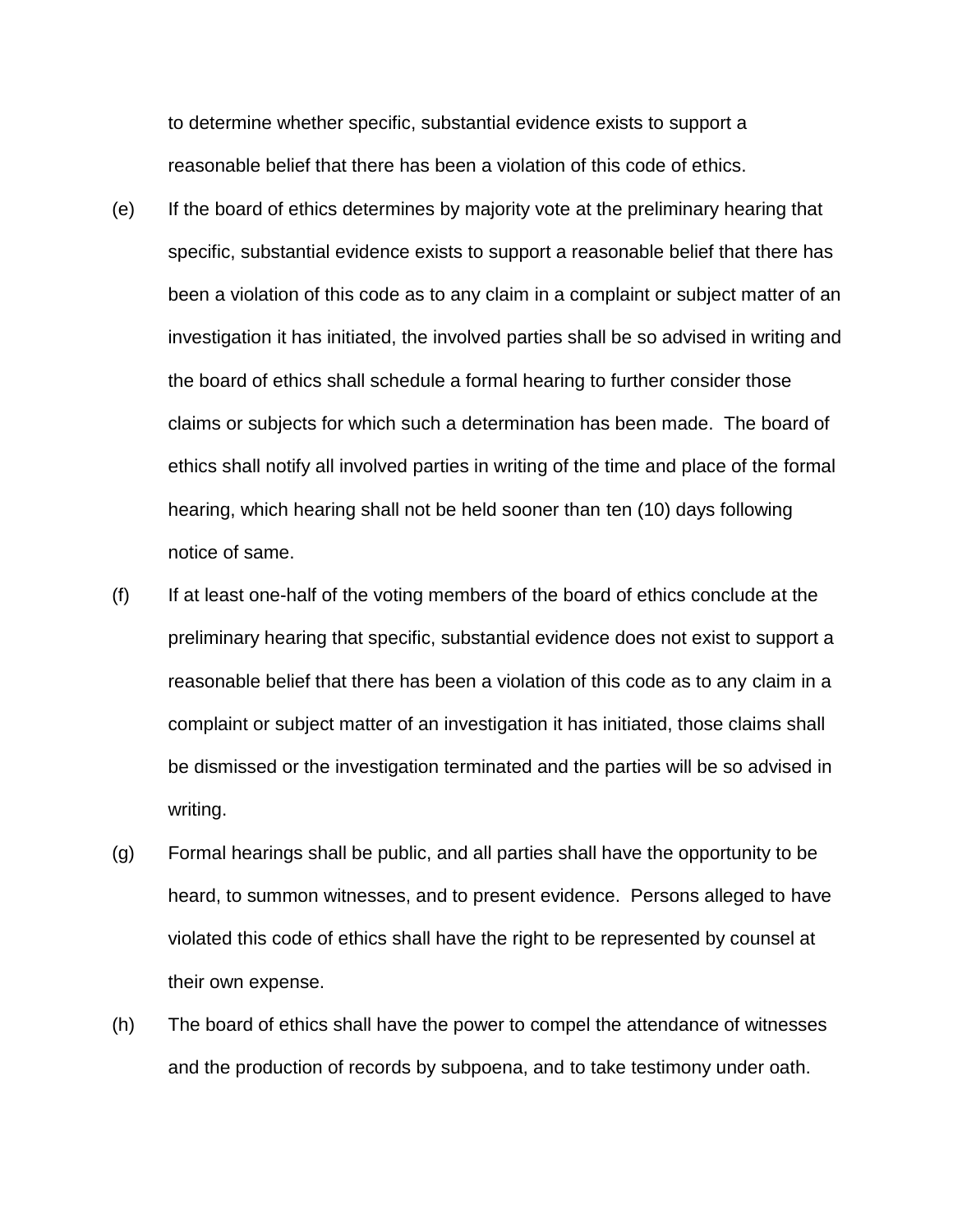Fulton County shall bear the costs of issuing subpoenas and, if desired by the board of ethics, the cost of having a court reporter present to record hearings. Any matters related to enforcing or quashing subpoenas may be submitted to the superior court of Fulton County.

(i) At the conclusion of the formal hearing, the board of ethics shall deliberate upon its findings in public and shall determine its findings by majority vote. Findings that a violation of this code of ethics has occurred must be based upon a clear and convincing evidence standard. The board of ethics' decision shall subsequently be reduced to writing and provided to the parties, which decision shall be final; provided, however, that the decision shall be subject to review by writ of certiorari to the superior court of Fulton County.

## **Sec. 2-82. Violations.**

- (a) Any intentional violation of this code of ethics, the furnishing of false or misleading information to the board of ethics, the failure to follow an opinion or decision issued by the board of ethics, or the failure to comply with a subpoena issued by the board of ethics, as determined by the board of ethics after notice and the right to be heard in accordance with the hearing requirements of this code of ethics, shall subject the violator to:
	- (1) an administrative sanction not to exceed \$1,000.00, which sanction shall be deposited into the general fund of Fulton County; and/or
	- (2) a public reprimand.
- (b) In addition to those sanctions provided for at subsection (a), with regard to a violation of this code of ethics committed by an employee of Fulton County, the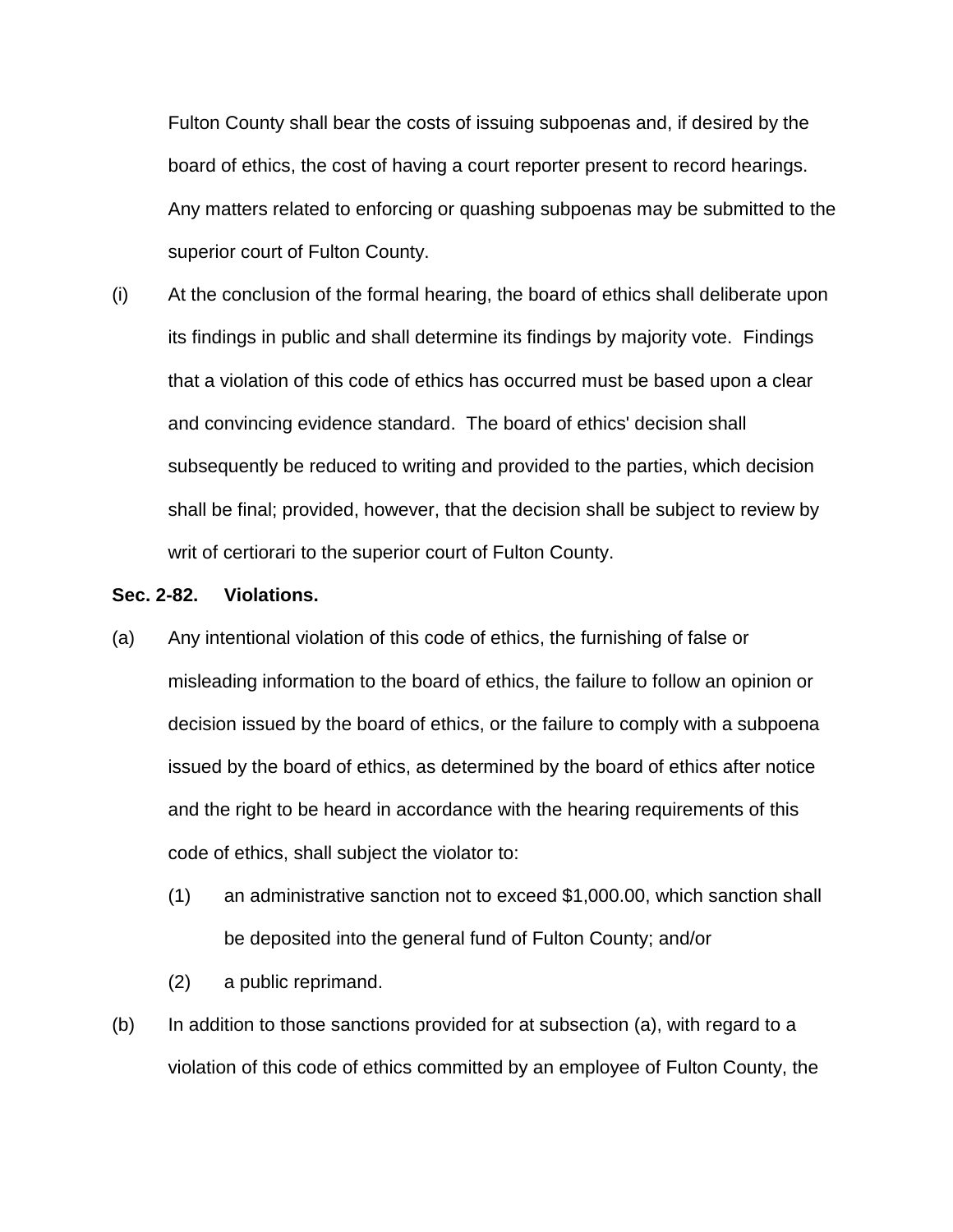board of ethics may recommend to the board of commissioners or the appropriate appointing authority disciplinary action in accordance with the personnel rules and regulations of Fulton County.

(c) In addition to those sanctions provided for at subsection (a), with regard to a violation of this code of ethics committed by any person, business, or other entity, the board of ethics may recommend to the Department of Purchasing and Contract Compliance that debarment proceedings be commenced in accordance with applicable ordinances of Fulton County.

## **Sec. 2-83. Secretary to the board of ethics / Legal counsel.**

- (a) The board of ethics shall select a secretary, whose duties shall include the receiving of complaints and requests for advisory opinions, and the maintaining of all records and minutes of the meetings and proceedings of the board of ethics. No longer than five (5) business days following each meeting of the board of ethics, the secretary shall provide the clerk to the commission with a copy of all such records and minutes. The secretary shall be under contract with Fulton County to provide such services to the board of ethics and shall be compensated from funds approved by the board of commissioners.
- (b) The board of ethics shall be represented by independent legal counsel, selected by the board of ethics from those attorneys admitted to practice law in the State of Georgia. Said legal counsel shall be under contract with Fulton County to provide such services to the board of ethics and shall be compensated from funds approved by the board of commissioners.

### **Sec. 2-84. Lobbyist registration.**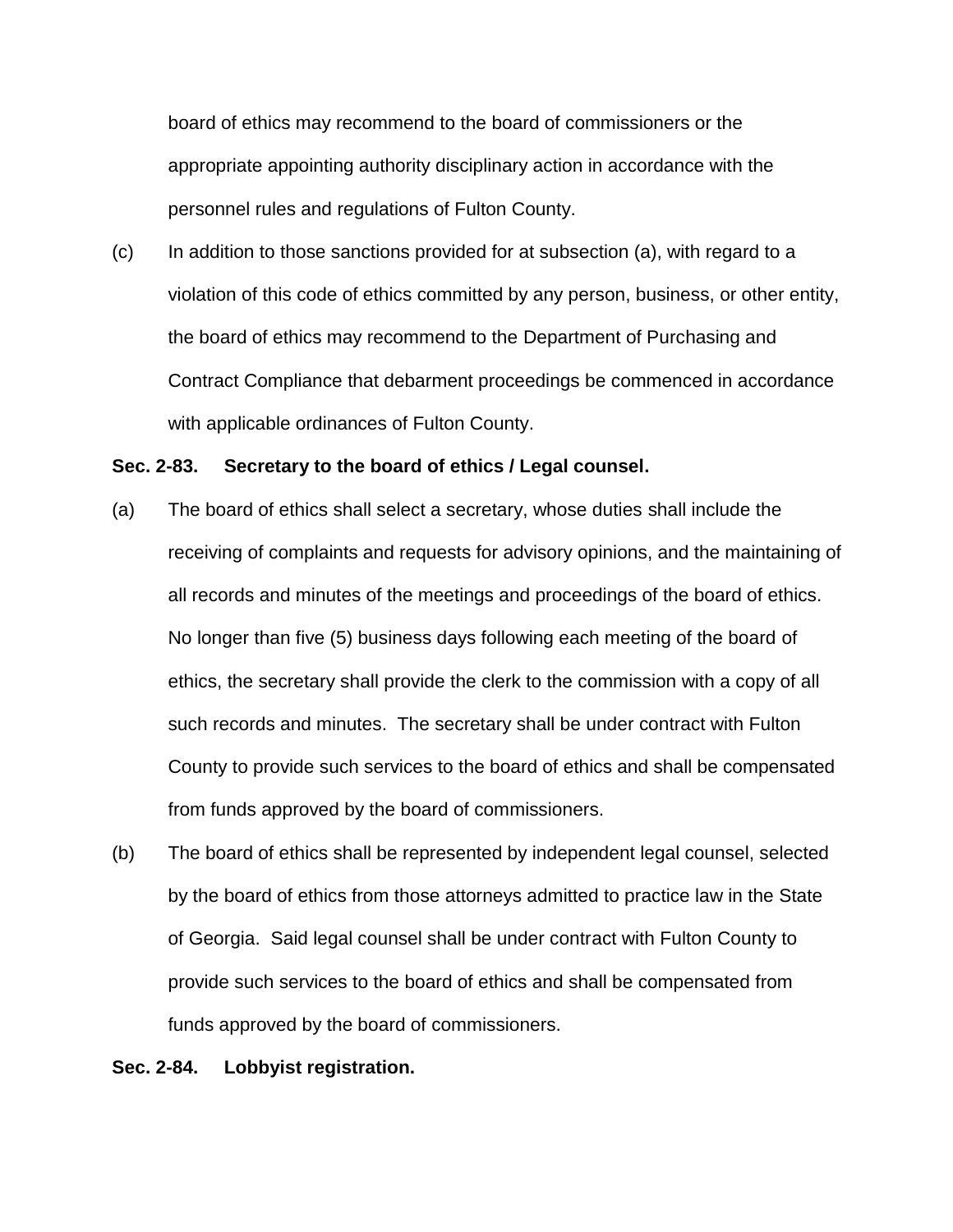- (a) Every lobbyist, as defined in section 2-67, and who is required by the laws of the State of Georgia to be registered with the State Ethics Commission, shall also register with Fulton County. Registration with Fulton County shall be complete upon the filing of a copy of such person's registration filed with the State Ethics Commission, including each renewal of and supplement to same, with the Fulton County board of ethics. Each such registration, as well as each renewal of and supplement to such registration filed with the State Ethics Commissions, shall be filed with the board of ethics not more than three (3) business days following the applicable deadline for filing same with the State Ethics Commission.
- (b) The registration required by this code section shall not apply to:
	- (1) Any person who expresses personal views, on that individual's own behalf, to the board of commissioners or any member thereof;
	- (2) Any officer or employee of Fulton County, or any officer or employee of any other governmental agency or non-profit entity which is funded or partially funded by Fulton County, who appears before or provides information to the board of commissioners or a member thereof at the request of the board or a member thereof;
	- (3) Any licensed attorney appearing before the board of commissioners on behalf of a client in any adversarial proceeding before the board, as well as any witness appearing in such a proceeding for the purpose of giving testimony;
	- (4) Any elected official performing the official duties of their office; and